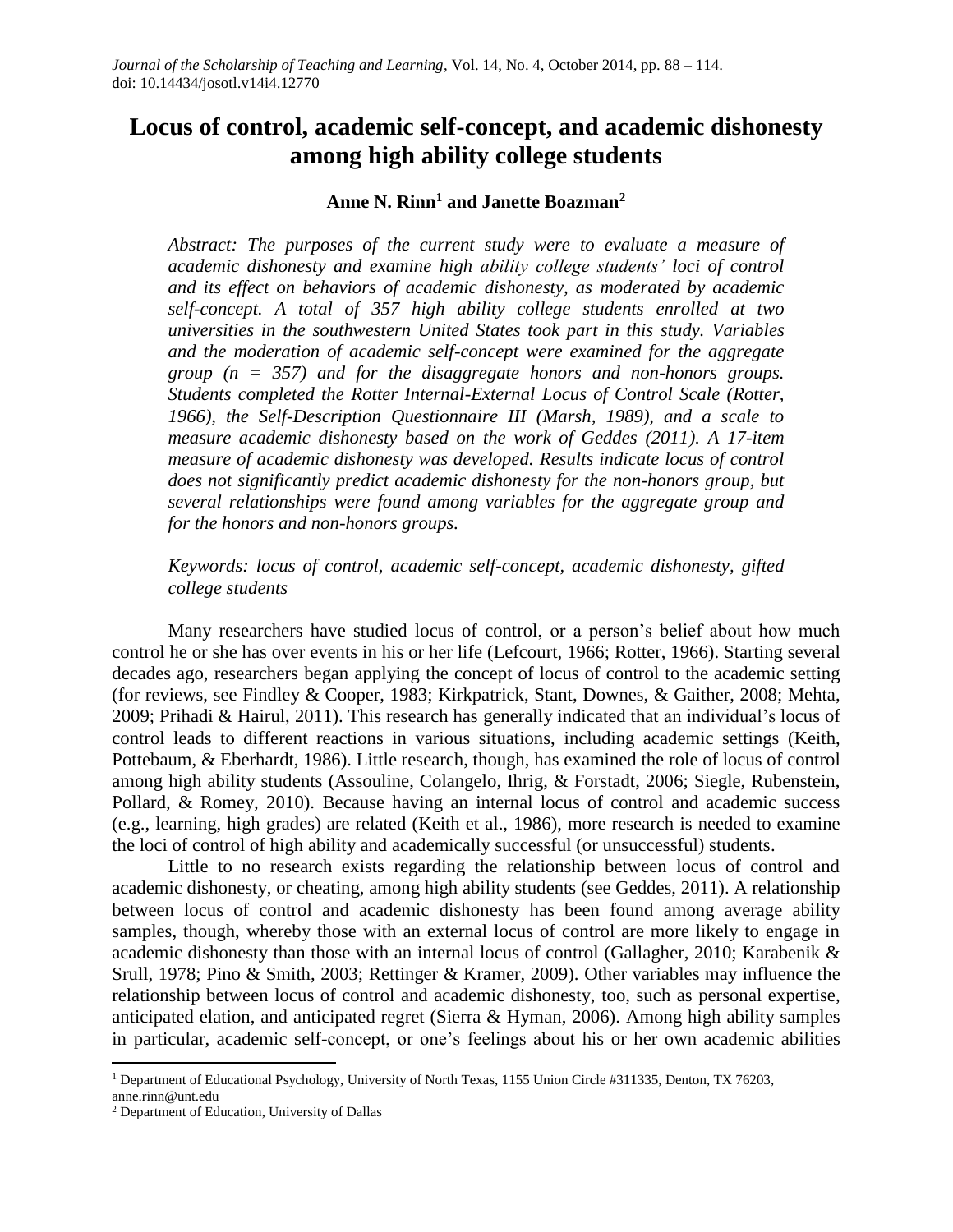(Marsh & Shavelson, 1985), may influence the relationship between locus of control and academic dishonesty. These achievement-related beliefs, namely locus of control and academic self-concept, affect academic outcomes, including academic dishonesty.

Research generally indicates an external locus of control is negatively related to selfesteem (Benson et al., 1994; Downs & Rose, 1991; Smith, Sapp, Farrell, & Johnson, 1998), and, in an academic setting, an internal locus of control is related to a higher academic self-concept (Anazonwu, 1995; Gadzella, Williamson, & Ginther, 1985). In other words, those who take ownership of their successes and failures have stronger feelings about their own academic abilities. Further, research indicates that those with a higher academic self-concept are less likely to engage in academic dishonesty (Murdock & Anderman, 2006). Thus, because high ability students typically have higher academic self-concepts and a more internal locus of control than average ability students (Litster & Roberts, 2011; Siegle & Reis, 1998), they may be less likely to engage in academic dishonesty. Therefore, the purpose of this study is to evaluate a measure of academic dishonesty for use with high ability college students and to explore the relationship between achievement-related beliefs, namely locus of control and academic self-concept, and academic dishonesty among high ability college students.

# **Locus of Control**

Locus of control stems from social learning theory (Rotter, 1954) and Weiner's (1974, 1985) attribution theory, and refers to a person's perception about the underlying root causes of successes or failures in his or her life (Heider, 1958; Lefcourt, 1966; Rotter, 1966; 1975; Weiner, 1974). When individuals most often believe their successes and failures are due to factors within their control, they are viewed as having an internal locus of control (i.e., success or failure happened because of effort the individual put forward or did not put forward). If individuals most often believe their successes and failures are due to something outside of their control (i.e., success or failure happened because of luck or task difficulty), they are regarded as having an external locus of control. For extensive reviews of the literature on locus of control and attribution theory, see Assouline et al. (2006), Carton and Nowicki (1994), Findley and Cooper (1983), and Lefcourt (1982).

Attribution interpretations can lead to both positive and negative reactions. For example, if an individual interprets a failure as the result of too little effort (an internal locus of control), he or she likely believes that increased effort will make a positive change in the outcome. Those with an internal locus of control are more likely to strive for achievement, work to improve their situation, apply what they learn toward positive outcomes for the future, and persist in the face of failure (Findley & Cooper, 1983). Conversely, if an individual interprets a failure as the result of a difficult exam or an unfair instructor (an external locus of control), he or she may believe that his or her performance is due to factors beyond his or her control and may not see any reason to hope for future improvements.

While there are advantages and disadvantages to having an internal or external locus of control in different settings, many psychologists and researchers agree that having an internal locus of control is ultimately the healthier attribute (Crandall & Crandall, 1983). Studies conducted with college students indicate those students with an internal locus of control show more success in adjustment to college life than those with an external locus of control (Martin & Dixon, 1994), those students with an internal locus of control had above average college course grades (Kirkpatrick et al., 2008), and an internal locus of control generally predicts greater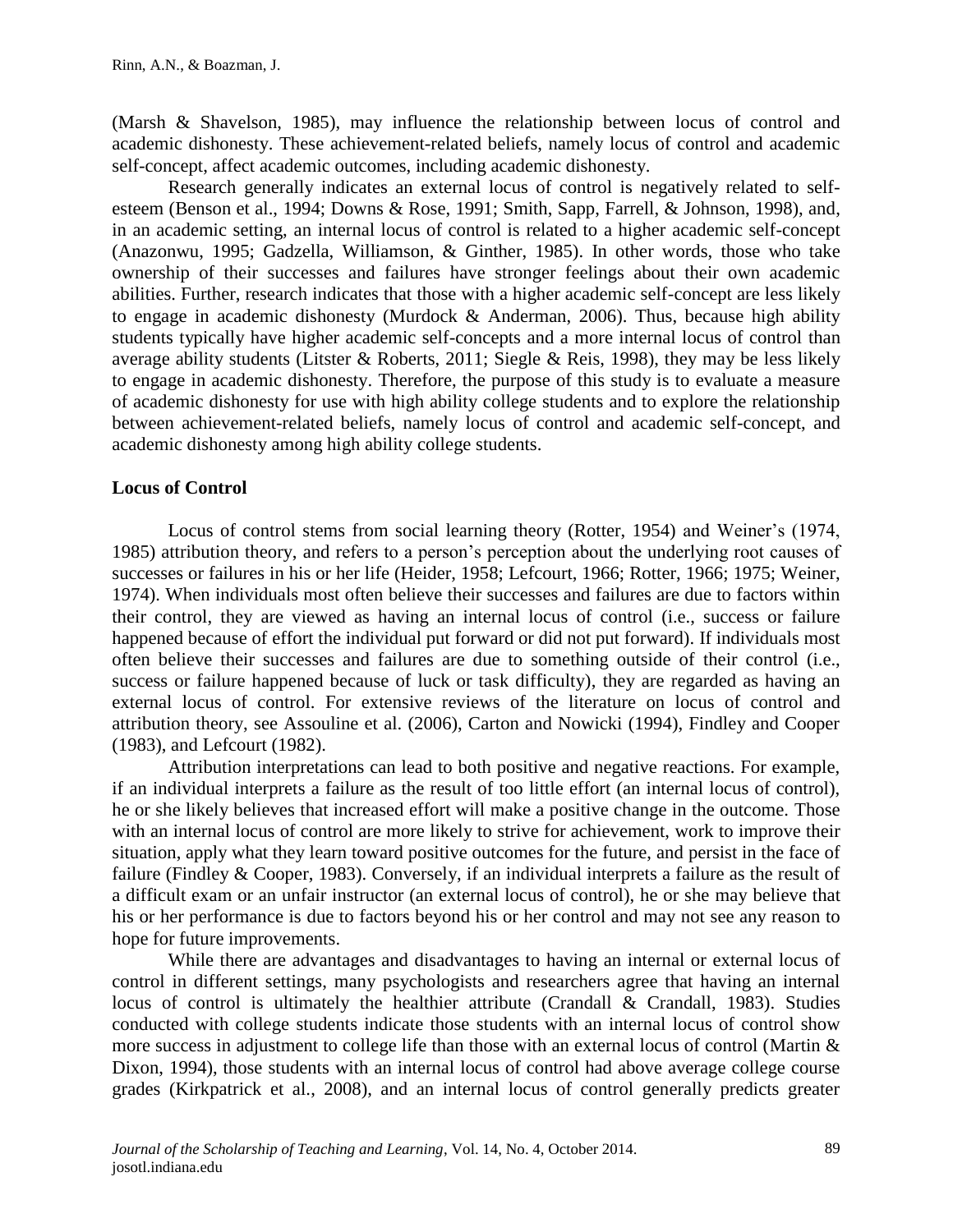academic success overall (Carden, Bryant, & Moss, 2004; Keith et al., 1986). Further, when college students move from an external to an internal locus of control their grades tend to improve (Noel, Forsyth, & Kelley, 1987),

**Locus of control and high ability students.** Most research indicates high ability and gifted students have an internal locus of control (Assouline et al., 2006; Collier, Jacobson & Stahl, 1987; Harty, Adkins, & Hungate, 1984; Heller & Ziegler, 1996; Laffoon, Jenkins-Friedman, & Tollefson, 1989; Morrow, 1989; Siegle & Reis, 1998; Siegle et al., 2010; Yong, 1994), with locus of control becoming more internal through the school years and beyond (Karnes & D'Ilio, 1991; Kormanik & Rocco, 2009). Laffoon et al. (1989) indicate high achieving gifted students had a significantly higher internal locus of control than both underachieving gifted and non-gifted students. Similarly, research has shown that high achievers have higher internal locus of control scores than underachievers (Kanoy, Johnson, & Kanoy, 1980; Knight, 1995). An external locus of control may be associated with classroom stress and classroom burnout (Fimian & Cross, 1986), which could also lead to underachievement.

Chan (1996) found that high ability students often perceive themselves to be cognitively competent and therefore are less likely to attribute failures to a lack of ability than their averageachieving peers. Further, high ability students had more confidence in their own personal control over successes and failures in their school coursework than their average ability peers. In other words, gifted students tended to believe they have more control over their coursework due to the fact that they could control the learning strategies they used and the amount of effort they put in to their work.

Within the gifted population, level of ability may play a role in individual locus of control. In a study of highly, moderately, and mildly mathematically gifted Finnish adolescents and adults, Nokelainen, Tirri, and Merenti-Vӓlimӓki (2007) found that highly and moderately mathematically gifted individuals believe ability is more important for success than effort, while mildly mathematically gifted individuals believe effort is more important for success. In addition, moderately and mildly mathematically gifted individuals believe a lack of effort causes failure, while highly mathematically gifted individuals believe a lack of ability causes failure.

**Locus of control and academic dishonesty.** Engaging in academic dishonesty, or the deliberate use of someone else's information in work submitted for academic credit (Pavela, 1997), likely depends somewhat on one's locus of control (Sierra & Hyman, 2006). Believing that successes or failures are out of one's control may result in academic dishonesty. "Cheaters tend to consider their behavior acceptable when they can describe it as caused by external forces rather than their own dishonesty" (Rettinger & Kramer, 2009, p. 295). For example, believing that an exam will be so difficult that it is impossible to pass may lead some students to engage in academically dishonest behavior (i.e., cheating rather than studying).

Some researchers have found significant results regarding the relationship between academic dishonesty and an external locus of control (Gallagher, 2010; Karabenick & Srull, 1978; Lefcourt, 1982; Pino & Smith, 2003). Alarape and Onakoya (2003) examined the cheating behaviors and personality variables, including locus of control, of Nigerian college students. They report that students with an external locus of control reported more cheating behaviors. In addition to actual behavior, locus of control affects attitudes toward cheating and unethical behavior in the classroom. Trevino and Youngblood (1990) found American graduate students who had an internal locus of control were less likely to engage in unethical behavior. In a study of American undergraduates, Coleman and Mahaffey (2000) found similar results: those with an external locus of control viewed cheating as more acceptable than those with an internal locus of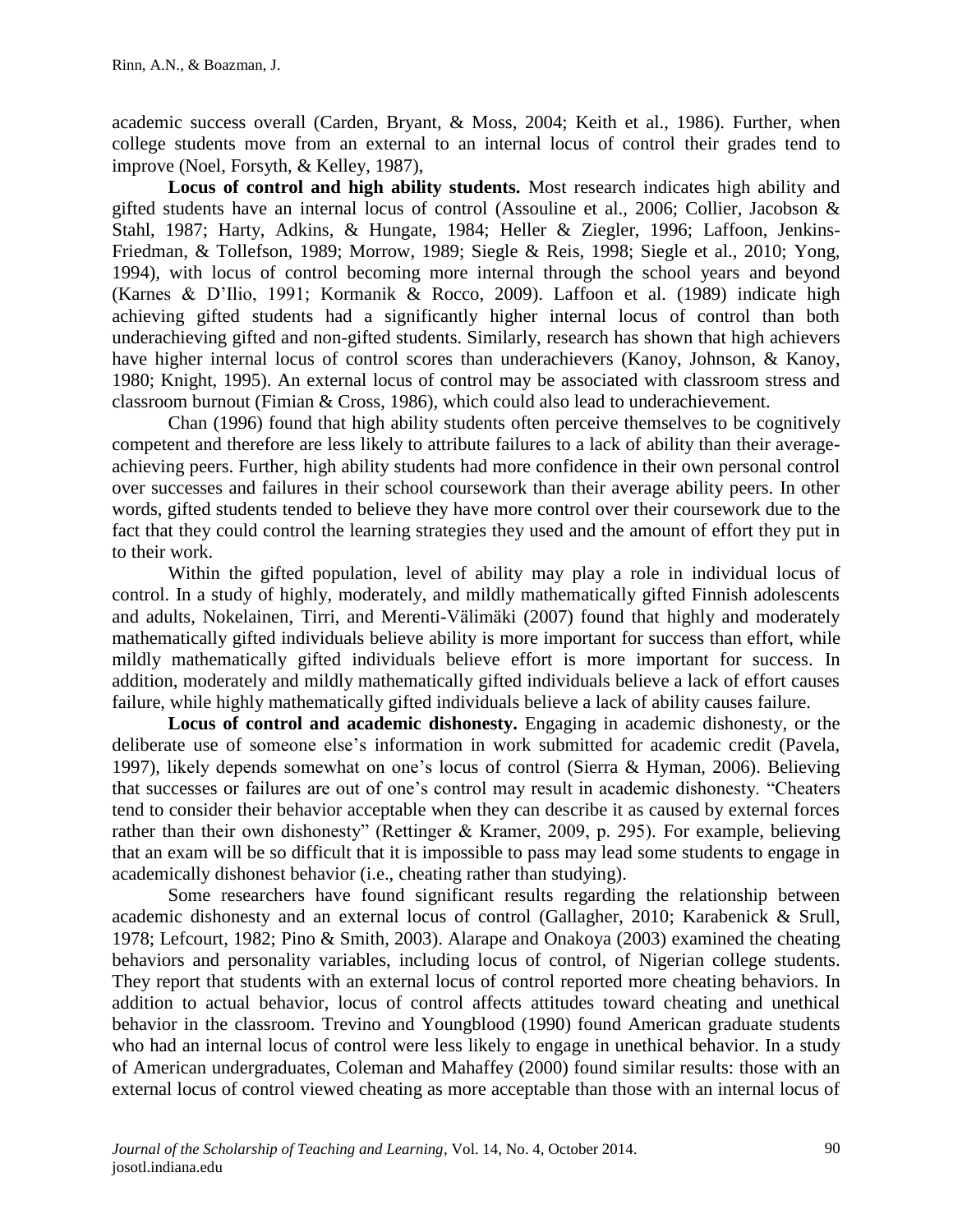control. On the contrary, Whitley (1998), in his meta-analysis of academic dishonesty among college students, found cheating was slightly correlated with an internal locus of control. Further examination by Whitley revealed "students with an internal control are more likely to cheat on a task when they think the outcome is based on skill rather than chance, and the opposite is true of those with an external locus of control" (p. 251).

# **Academic Dishonesty**

Academic dishonesty among college students has reached epidemic proportions (Arvidson, 2004; McCabe, Trevino, & Butterfield, 2001). In fact, according to the Center for Academic Integrity (2007), approximately 85% of students surveyed admitted to cheating at least once. Similarly, a national survey published in *Education Week* showed that 54% of students admitted to plagiarizing from the internet, 74% of students admitted to a serious cheating offense at least once during the last school year, and 47% of students believe their teachers sometimes choose to ignore when they saw students cheat (What is plagiarism?, n.d.). Research also indicates some specific forms of cheating have increased over the last several decades (Vandehey, Diekhoff, & LaBeff, 2007), particularly those that involve technology and the Internet (Jones, 2011). Many students even feel justified in cheating under certain circumstances, such as when students do not believe their cheating will affect others (LaBeff, Clark, Haines, & Diekhoff, 1990).

Academic dishonesty impedes learning (Gardner & Melvin, 1988) and compromises the assessment of student learning (West, Ravenscroft, & Shrader, 2004), such that educators cannot adequately assess student learning if no learning has occurred. Further, academic dishonesty is a high-risk behavior for college students because being caught cheating can have devastating effects, including probation, suspension, or expulsion from school.

What would lead someone to cheat if the consequences are so great? Rettinger and Kramer (2009) separated the reasons for cheating into three categories; 1) student motivation (intrinsic or extrinsic), 2) neutralizing attitudes (e.g., "no one else is hurt if I cheat", p. 299), and 3) perceptions that others were cheating. Owunwanne, Rustagi, and Dada (2010) suggest the following reasons for cheating also play an important part in the causes of academic dishonesty: "pressure from peers, lack of preparedness, unrealistic expectations and the emphasis on success … emphasis on higher grades for impressive transcripts, scholarship opportunities and possible Graduate Assistantships" (p. 61). The reasons for academic dishonesty are varied and extensive, suggesting more research is needed to understand precursors to this behavior.

**Academic dishonesty and high ability students.** Few research studies have been published on academic dishonesty and high ability students (Abilock, 2009), perhaps because higher academic achievement and stronger beliefs in one's abilities (academic self-concept) are consistently related to lower levels of academic dishonesty (Haines, Diekhoff, LaBeff, & Clark, 1986; McCabe & Trevino, 1997; Whitley, 1998). In fact, research indicates there is a significant negative relationship between grade point average and academic dishonesty (Antion & Michael, 1983; Crown & Spiller, 1998; Singhal, 1982). And, research on college students shows less able students are more likely to cheat than more able students (Newstead, Franklyn-Stokes, & Armstead, 1996).

Yet, because of the vast numbers of college students who admit to behaviors of academic dishonesty, it is logical to assume that some high ability college students are also engaging in academic dishonesty, particularly given the emphasis on academic performance within this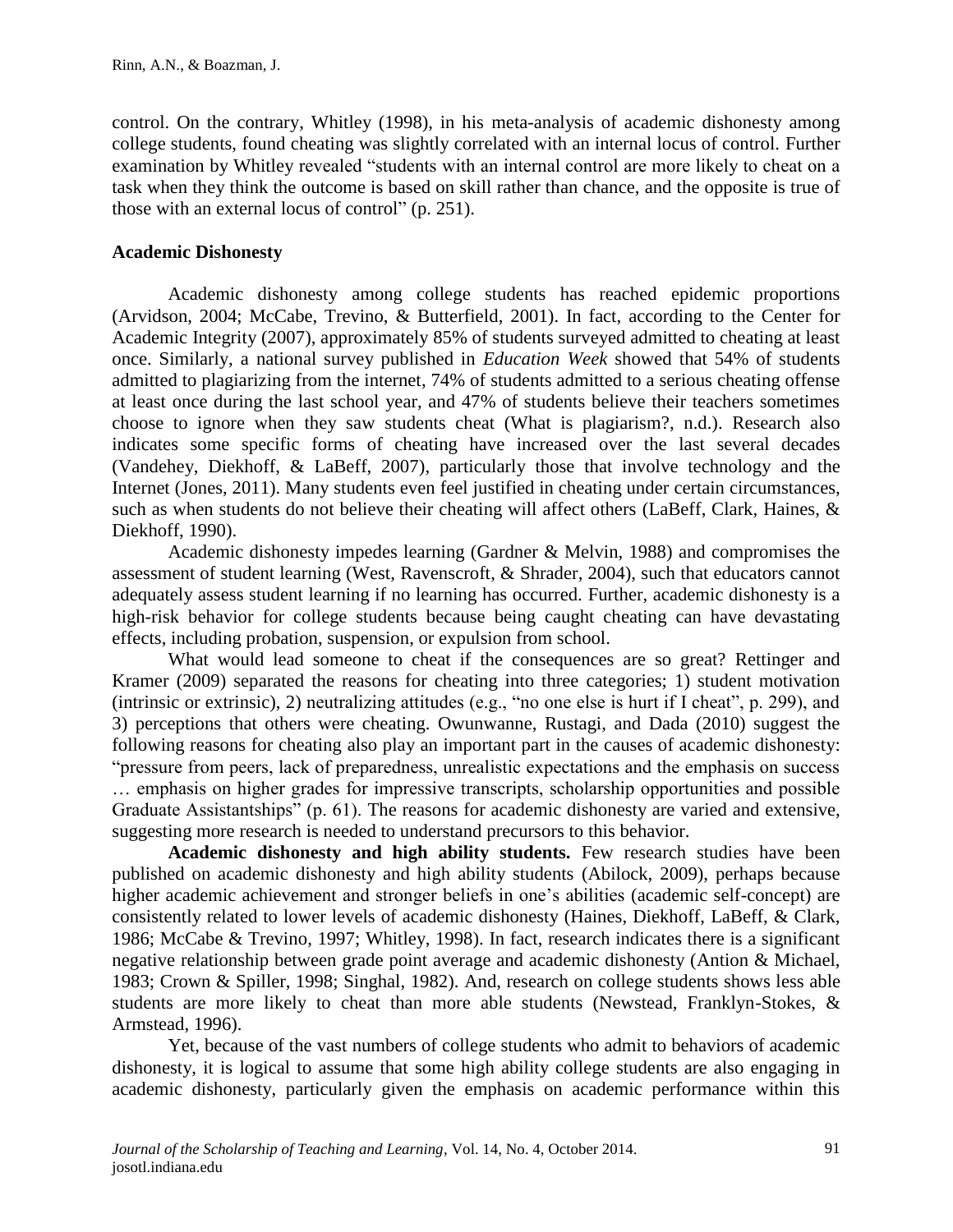population (Abilock, 2009). Research on high ability students and academic dishonesty has shown that these students' motivation to cheat was attributed to grades and grade point average pressure, peer pressure, and the demands of a heavy workload (Geddes, 2011).

# **Academic Self-Concept**

Self-concept can be defined as "a person's perceptions of him- or herself … formed through experience with and interpretations of one's environment" (Marsh & Shavelson, 1985, p. 107). Self-concept is both multifaceted "in that people categorize the vast amount of information they have about themselves and relate these categories to one another", and is hierarchically arranged "with perceptions of behavior at the base moving to inferences about self in sub areas (e.g., academic-English, science, history, mathematics), then to inferences about self in general" (Marsh & Shavelson, p. 107; Shavelson, Hubner, & Stanton, 1976). Academic self-concept can be defined as a person's perceptions about him- or herself related to his or her academic abilities.

A student's academic self-concept is especially important to his or her success in school and this is particularly true when it comes to high ability students (Rinn, Plucker, & Stocking, 2010). For example, Lent, Brown, and Gore (1997) found that academic self-concept was a significant predictor of students' academic achievement (i.e., grade point average) in college. The academic self-concepts of high ability college students also likely affect such areas as educational aspirations, career aspirations, and retention, in addition to academic achievement (Rinn, 2005; 2007).

**Academic self-concept and high ability students.** Gifted and high ability students usually differ from average ability students with respect to their self-concepts, particularly in the area of academic self-concept (Pyryt & Mendaglio, 1994). Relative to average-ability students, gifted students typically have higher academic self-concepts (Ablard, 1997; Colangelo, Kelly, & Schrepfer, 1987; Litster & Roberts, 2011). Research has shown that honors college students have considerable confidence in their academic abilities (Mathiasen, 1985). Further, research indicates high ability college students enrolled in an honors program have higher academic self-concepts than their equally able peers who are not enrolled in an honors program (Rinn, 2007).

# **Relationship between Locus of Control, Academic Self-Concept, and Academic Dishonesty**

Achievement-related beliefs, such as locus of control and academic self-concept, are likely to influence one's decision to engage in academic dishonesty. Attributions for success or failure, whether they be internal or external, are one piece of information that students use to make appraisals regarding their academic abilities and to form their academic self-concepts (Marsh, 1986; Pyryt & Mendaglio, 1994; Schunk, 1991; Siegle et al., 2010). Belief in one's academic ability (academic self-concept) may cause a student to believe they have the ability be successful, which could deter that student from academically dishonest behavior (Murdock & Anderman, 2006).

# **The Current Study**

The current study assesses a measure of academic dishonesty and also examines high ability college students' loci of control and its relationship to behaviors of academic dishonesty, as moderated by academic self-concept. The researchers examine a sample of 357 high ability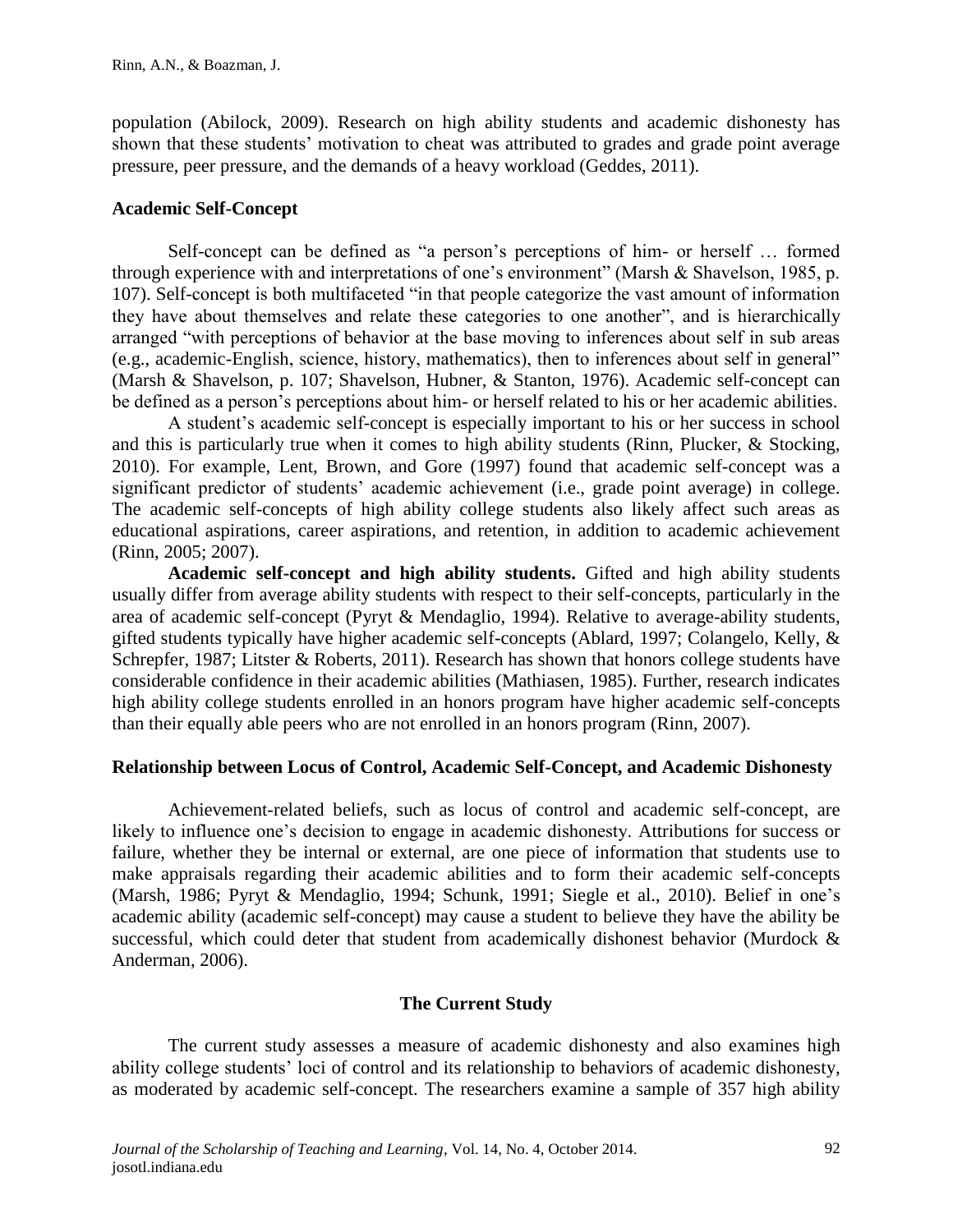students from two universities, and two subsamples, honors students and non-honors students (see Table 1). Membership in an honors program has potentially greater consequences for academic dishonesty (e.g., being kicked out of the program, losing scholarships). Because those

| $\sim$ . There is a subsequently the component<br>Variable | Whole-Group University<br>$(n=357)$ | A $(n=137)$ | University<br>$B(n=220)$ | Honors<br>$(n=179)$ | Non-<br>honors<br>$(n=178)$ |
|------------------------------------------------------------|-------------------------------------|-------------|--------------------------|---------------------|-----------------------------|
| Mean age (yrs.)                                            | 19.87                               | 19.84       | 19.73                    | 19.62               | 20.05                       |
| Gender                                                     |                                     |             |                          |                     |                             |
| Male                                                       | 32.3%                               | 35.5%       | 28.5%                    | 37.4%               | 28.1%                       |
| Female                                                     | 63.3%                               | 61.0%       | 69.3%                    | 57.5%               | 70.8%                       |
| transgender                                                | 0.5%                                | 0.0%        | 1.5%                     | 0.6%                | $0.6\%$                     |
| Non-responders                                             | 2.1%                                | 3.6%        | .7%                      | 4.5%                | 0.6%                        |
| Ethnicity                                                  |                                     |             |                          |                     |                             |
| Caucasian                                                  | 74.2%                               | 73.7%       | 77.9%                    | 73.7%               | 77.5%                       |
| Biracial/Multiracial                                       | 7.9%                                | 6.6%        | 8.6%                     | 6.7%                | 8.4%                        |
| Hispanic                                                   | 7.5%                                | 6.6%        | 7.7%                     | 6.1%                | 8.4%                        |
| Asian                                                      | 5.7%                                | 7.3%        | 4.1%                     | 6.7%                | 3.9%                        |
| African American<br>American                               | 1.9%                                | 4.4%        | .9%                      | 4.5%                | 0.0%                        |
| Indian/Alaska<br>Native                                    | 0.3%                                | 0.7%        | 0.0%                     | 0.6%                | 0.0%                        |
| Native Hawaiian or                                         |                                     |             |                          |                     |                             |
| other Pacific                                              | 0.3%                                | 0.0%        | .5%                      | 0.0%                | 0.6%                        |
| Islander                                                   |                                     |             |                          |                     |                             |
| Non-responders                                             | 2.7%                                | 0.7%        | 1.4%                     | 1.1%                | 1.1%                        |

Table 1 *Descriptive Statistics for Participants*

high ability students who chose to apply for membership to an honors program might have higher academic self-concepts than equally able students who do not choose to apply for membership to an honors program (Rinn, 2007), membership in an honors program might affect the relationship between locus of control and academic dishonesty among equally able college students. Gaining a more complete understanding of high ability college students' achievementrelated beliefs (academic self-concepts and loci of control) could enhance academic dishonesty research (Arvidson, 2004), inform policy regarding academic dishonesty on university campuses, and provide information to academic advisors and professors who work with high ability college students, whether they are enrolled in an honors program or not.

## **Method**

## **Participants**

Participants for the current study include high ability college students from two universities in the southwestern United States. University A is a public, research university with an enrollment of about 28,325 undergraduates and 7,429 graduate students. University B is a private, religious, co-educational, liberal arts university with an enrollment of about 1,337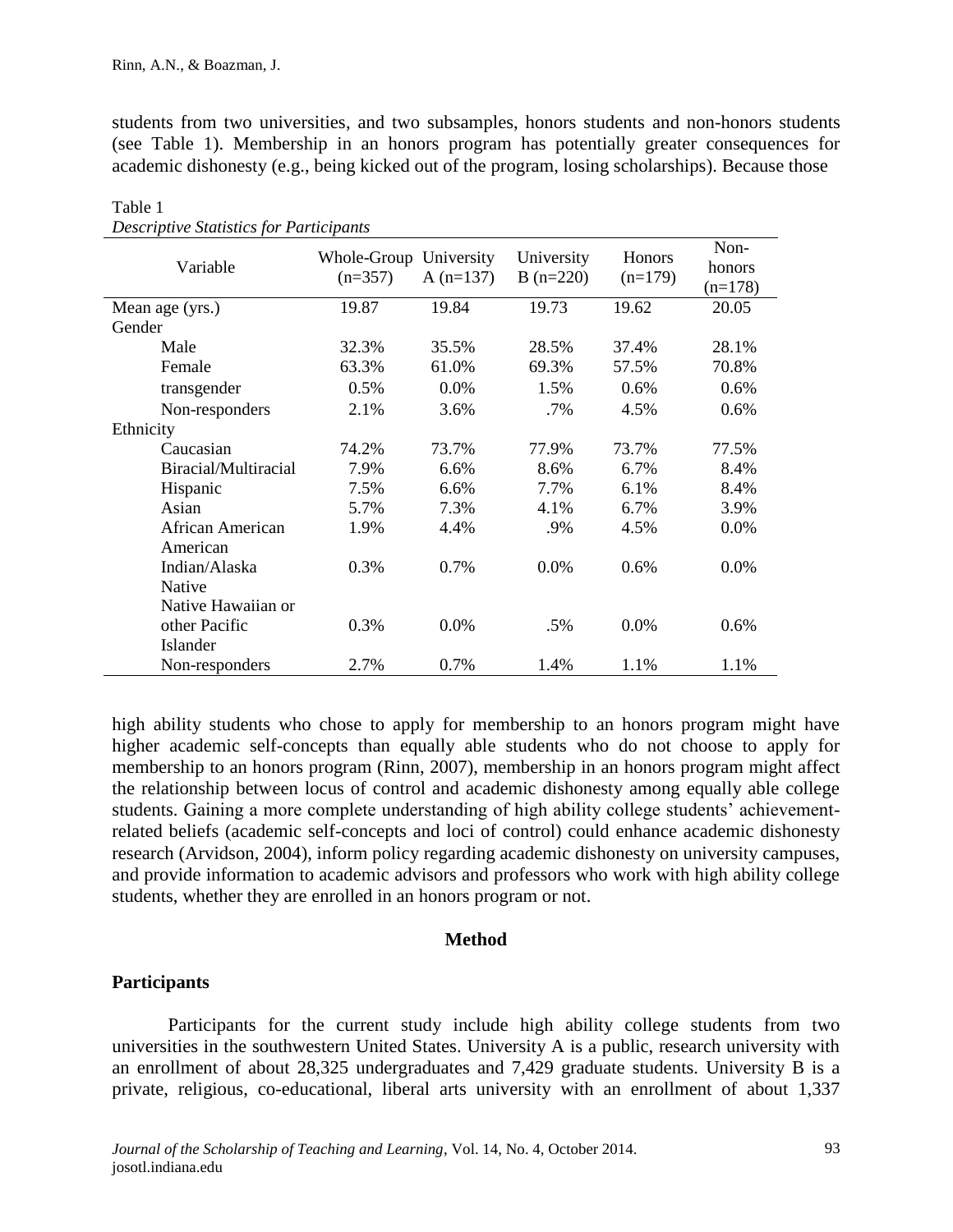undergraduate students and 1,506 graduate students. An e-mail was sent to all honors students at University A ( $n = 1,100$ ) and at University B ( $n = 1,112$ ) that invited them to participate in an online research study regarding college student experiences. These students had SAT scores above 1200 or ACT scores above 27. Both universities have honors programs, but not all high ability students enrolled in honors classes participate in the honors programs, resulting in a sample of both honors and non-honors students. The participants who responded resulted in a convenience sample. Participants were asked to electronically sign an informed consent document and then complete a series of online questionnaires.

Students designated to the "honors" group were members of an honors program and had a combined SAT score of 1200 or greater (old version) or 1800 or greater (new version), or an ACT score of 27 or greater. The honors group is comprised of students from both universities. Students who were designated to the "non-honors" group were not members of an honors program, but had a combined SAT score of 1200 or greater (old version) or 1800 or greater (new version), or an ACT score of 27 or greater. The researchers chose 1200/1800 as a cut-off score to indicate high-ability because this is the minimum requirement for acceptance into the honors program at University A.

A total of 421 high ability college students across the two universities returned the survey, whereby 153 were from University A and 268 were from University B. *T*-tests showed no significant differences between the participants from the two universities with regard to the mean scores of locus of control, academic self-concept, and academic dishonesty.

**Missing data**. Missing data in longitudinal social science research is not uncommon (Juster & Smith, 1997). In particular, college students are responding at lower rates than in previous decades (Dey, 1997). In the current study, a total of 64 cases within the three variables (i.e., locus of control, academic self-concept, and academic dishonesty) were missing substantial portions of the scale data. List-wise deletion was used to remove those 64 cases from the study. The data set from the remaining 357 participants still had some missing data points scattered throughout. Therefore, the expectation maximization (EM) algorithm via the Statistical Package for the Social Sciences (SPSS) 17.0 Missing Values Analysis (MVA) was used to further examine the missing data. The results of the test for missingness revealed the missing data were missing completely at random (MCAR) ( $p = .45$ ). Multiple data imputation (MI) for data MCAR (Peugh & Enders, 2004) was used to generate models with imputed values for the missing data. The imputed values were produced using full information maximum likelihood (FIML) estimation (Dempster, Laird, & Rubin, 1977; Enders & Bandalos, 2001) by means of the EM algorithm. Using MI to replace missing data retains the sample size, maintains statistical power, and preserves variance in the data set (Peugh & Enders).

In the final data set, 179 students were in the honors group and 178 students were in the non-honors group. The disaggregate honors and non-honors groups of participants together comprise the aggregate group of participants ( $n = 357$ ). Age, gender, and ethnicity data for the participants is presented in Table 1. The mean age of the participants in this study is approximately 19 years 11 months. There were more female participants than male participants in all groups. In addition, approximately three-fourths of the participants in all groups identify themselves as Caucasian. Standardized test scores were examined by whole group, and by honors membership (see Table 2).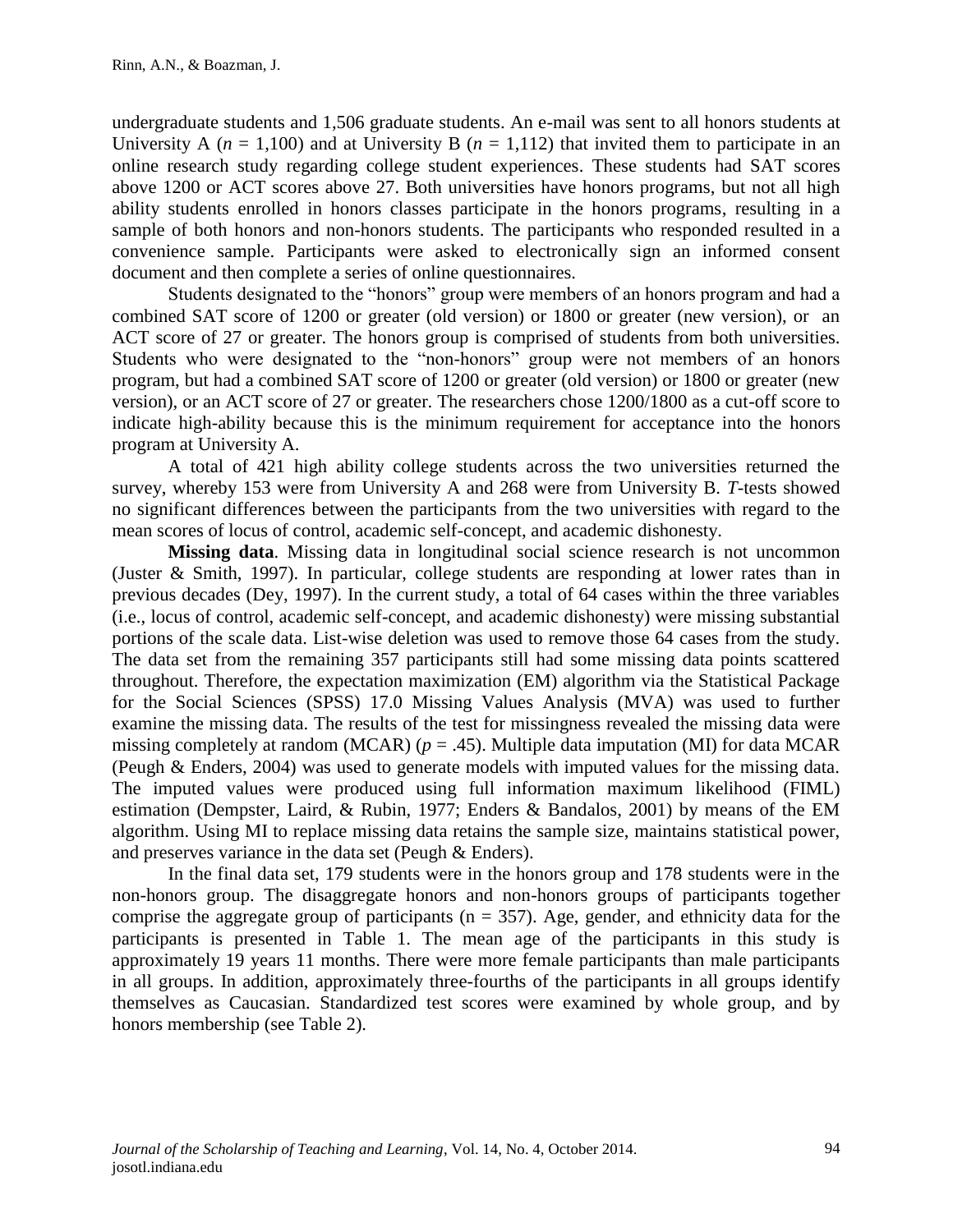#### Table 2

|                   | Whole-Group |            |        |    | <b>Honors</b> |        |    | Non-Honors |               |  |
|-------------------|-------------|------------|--------|----|---------------|--------|----|------------|---------------|--|
|                   | N           | M          | SD     | N  | M             | SD     | N  | M          | <sub>SD</sub> |  |
| ACT               | 146         | 30.53      | 2.60   | 68 | 30.44         | 2.64   | 78 | 30.93      | 2.33          |  |
| SAT (old version) | 159         | 1388.13    | 142.70 | 60 | 1435.70       | 185.90 | 99 | 1359.29    | 98.99         |  |
| SAT (new version) |             | 52 2028.63 | 155.41 | 51 | 2029.60       | 156.83 | 1  | 1980.00    |               |  |

#### *Descriptive Statistics for ACT/SAT Test Scores*

#### **Measurement Instruments**

**Locus of control**. Locus of control was measured using Rotter's Internal-External Locus of Control Scale (I-E Scale; Rotter, 1966). The I-E Scale consists of 23 forced choice items and six filler items, which were designed to make the questionnaire more ambiguous to respondents. The 23 forced choice items measure beliefs about "the nature of the world" and each item is comprised of an internal statement paired with an external statement (Rotter, p. 10). Scores range from 0 (most external) to 23 (most internal). Sample items include, "Many of the unhappy things in people's lives are partly due to bad luck versus People's misfortunes result from the mistakes they make" and "The average citizen can have an influence in government decisions versus This world is run by the few people in power, and there is not much the little guy can do about it." In a meta-analysis of studies using the I-E Scale, Beretvas, Suizzo, Durham, and Yarnell (2008) found an internal consistency mean of .66 and a median of .69. Cronbach alpha for the current administration of the I-E Scale is .74.

**Academic self-concept**. Academic self-concept was measured using the academic selfconcept subscale of The Self-Description Questionnaire III (SDQ-III; Marsh, 1989). The SDQ-III is based on the Shavelson model of self-concept, which supports the notion that self-concept is both multifaceted and hierarchical (Shavelson et al., 1976).

The SDQ-III contains 136 items and measures 13 facets of self-concept (Marsh & O'Neill, 1984). Each facet is measured by 10 to 12 items, whereby responses range from 1 (definitely false) to 8 (definitely true). Half of the items are negatively worded (Marsh, 1989). The SDQ-III assesses four areas of academic self-concept (math, verbal, academic, and problem solving), eight areas of nonacademic self-concept (physical ability, physical appearance, relations with the same sex, relations with the opposite sex, relations with parents, spiritual values/religion, honesty/trustworthiness, and emotional stability), and general self-concept. Marsh (1989) provides strong psychometric support for the SDQ-III, including scores of reliability, correlations with external criteria, and self-other agreement. Historically, cores of internal consistency range from  $\alpha = 0.74$  to  $\alpha = 0.95$  for the subscales of the SDQ-III. Cronbach alpha for the administration of the academic self-concept subscale of the SDQ-III with the present population is .87.

For the purposes of this study, the general academic subscale of the SDQ-III was used to measure academic self-concept. The meaning of the academic subscale, as defined by Marsh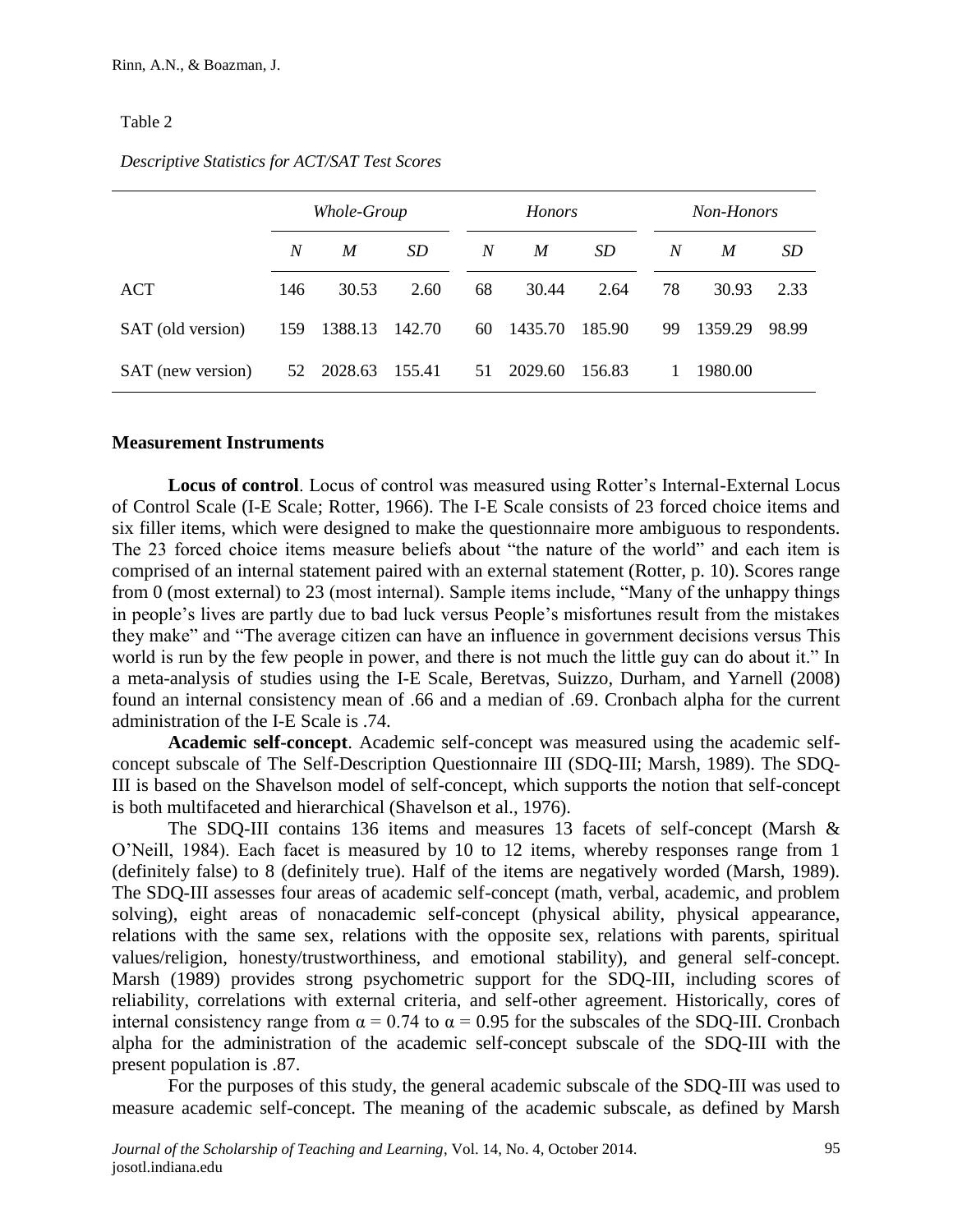(1989), is "I am a good student in most school subjects." The academic subscale contains 10 items including, "I enjoy doing work for most academic subjects" and "I have trouble with most academic subjects" (p. 12). Reliability scores for the academic subscale of the SDQ-III range from 0.86 to 0.92 (Marsh & Byrne, 1993). See Rinn and Cunningham (2008) for further validity and reliability evidence for the academic self-concept subscale for use with high ability college students. Factor analysis indicates factor loadings range from 0.47 to 0.81 on the academic subscale (Marsh, 1989). Factors correlated with the academic self-concept subscale range from 0.06 (physical ability subscale and opposite sex relationships subscale) to 0.33 (math subscale). Overall, the factor structure of the SDQ-III is consistent with the hypothesized hierarchical model of self-concept originally proposed by Shavelson et al. (1976).

**Academic dishonesty**. Academic dishonesty was measured using an adaptation of the work by Geddes (2011). Geddes created a questionnaire designed to measure motivations for cheating and cheating behaviors/rates of occurrence that was used to examine the academic dishonesty behaviors of gifted high school students. Geddes created the questionnaire based on a review of the literature and a survey of students' and colleagues' experiences.

The portion of the questionnaire that measures cheating behaviors lists 13 specific behaviors and asks students to identify the number of times they had engaged in that behavior. The answer range for the cheating behaviors portion of the questionnaire is "never" to "more than five times." From the data collected in this scale Geddes (2011) reported the percent of participants who indicated they had engaged in the behavior.

The second portion of the questionnaire used by Geddes (2011) includes a broader range of reasons/motivations for academic dishonesty. This portion of the questionnaire included three categories regarding one's intention to engage in academic dishonesty: academic reasons, nonacademic reasons, and neutralizing attitudes. The questionnaire requires students to consider 31 possible motivations for academic dishonesty and to rate each from "strongly disagree" to "strongly agree" on each item being a motivation for cheating. Geddes then reported the percent of students in agreement for each item.

The current study requires a scale that results in a report of actual incidence of cheating so that the relationships between locus of control, academic self-concept, and academic dishonesty can be examined. By modifying the portion of the questionnaire designed to measure motivation for academic dishonesty used by Geddes (2011), researchers were able to ask students if they had engaged in academic dishonesty and ascertain student motivation for the engagement. Students were asked to provide the rate at which they had engaged in academic dishonesty because of the motivation listed. The rate for the scale is "never" to "five or more times." A rate closer to the zero end of the scale indicates less incidence of academic dishonesty due to the corresponding motivation. Researchers also believed that students might be more willing to respond to reasons for engaging in academically dishonest behaviors than providing information on specific rates and types of academically dishonest behavior.

Of the 31 items used by Geddes (2011), 24 were chosen. Researchers chose the items most relevant for a university sample, combined some of the items, and reworded items so that they were specific to a university sample. The result was a 20-item scale that asked students to rate the number of times they engaged in academic dishonesty for each motivation (see Appendix A). Factor analysis was conducted to examine the factor structure of the revised scale. Where Geddes (2011) used the questions on motivation for cheating as a single questionnaire that asked questions related to academic, non-academic, and neutralizing reasons for cheating, our data revealed a two factor structure for the newly adapted *Motivation for Academic*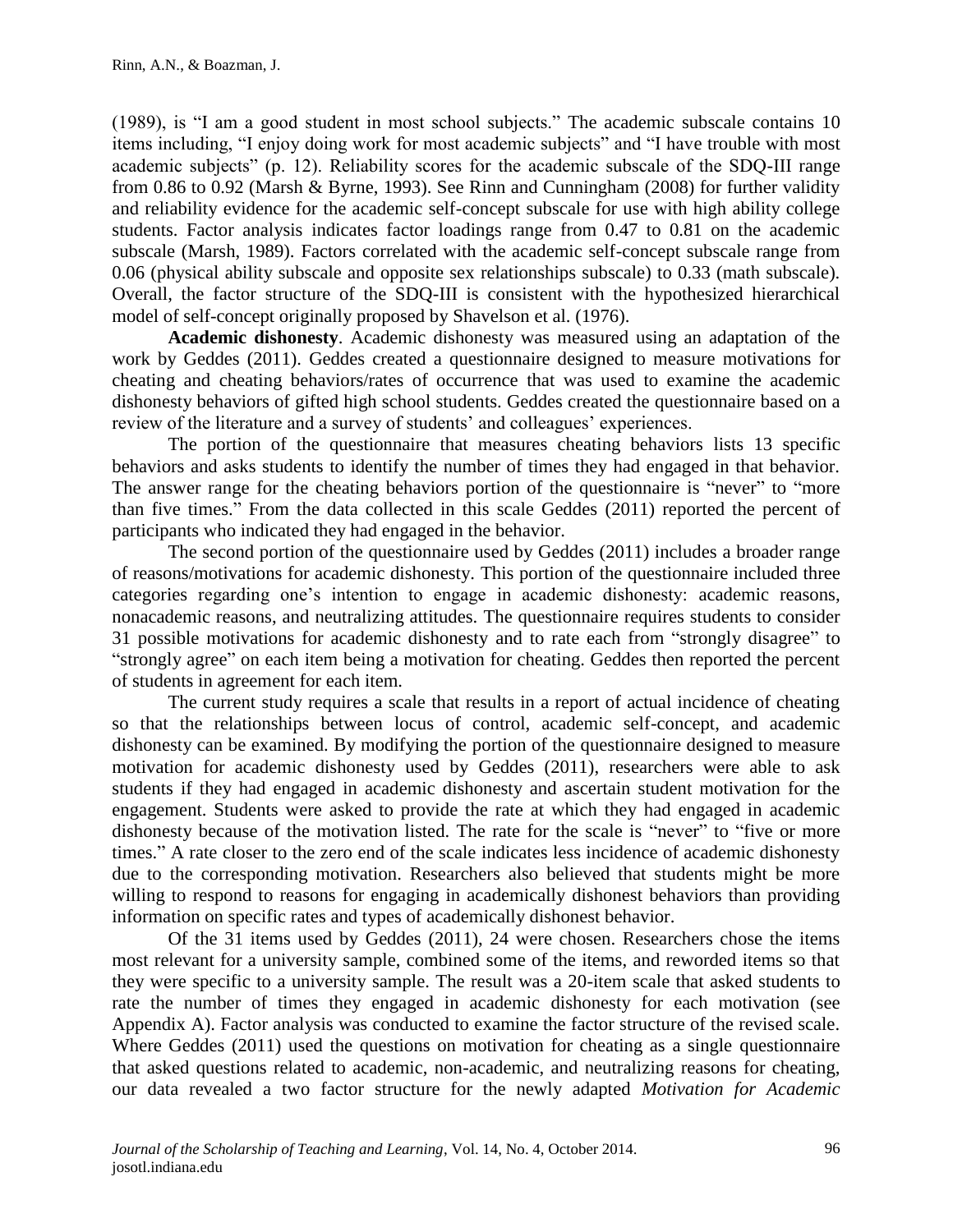*Dishonesty* scale used in the current study. Details for the factor analysis are presented in the results section.

### **Procedure**

An e-mail was sent to students at both universities that invited them to participate in an online research study regarding college student experiences. The participants who responded resulted in a convenience sample. Participants were asked to electronically sign an informed consent document and then complete a series of online questionnaires. When coding the participants in the data file, honors participants were coded as 1 and non-honors participants were coded as 2. Statistical Package for the Social Sciences (SPSS) was used to examine the variables and the interaction of locus of control and academic dishonesty.

#### **Results**

To explore the relationship between locus of control (LOC) and academic dishonesty (AD) as moderated by academic self-concept (ASC), researchers modified a portion of the Geddes (2011) questionnaire designed to measure academic dishonesty and conducted a principal factor analysis to examine the construction of the newly developed *Motivation for Academic Dishonesty* scale. Once the factor analysis of the *Motivation for Academic Dishonesty* scale was complete, a multiple regression analysis was conducted with academic dishonesty as the dependent variable, locus of control and academic self-concept as the independent variables, and LOC x ASC as a moderator variable. In addition, the relationship between locus of control and academic dishonesty, as moderated by academic self-concept was examined by aggregate and disaggregate groupings (honors vs. non-honors).

#### **Factor Analysis of the** *Motivation for Academic Dishonesty* **Scale**

Geddes (2011) did not report a factor analysis on her questionnaire designed to measure academic dishonesty among high ability students. However, Geddes grouped the items in the portion of the questionnaire that was designed to measure motivations for cheating into three categories: academic reasons, non-academic reasons, and neutralizing attitudes. In the current study, the researchers chose 24 items from the Geddes questionnaire that were most relevant for a university sample. Once the questionnaire items were chosen, modifications to those items were made to create a 20-item scale relevant for a university population. Factor analysis was then conducted to determine if the factor structure of the modified scale was similar to the three divisions Geddes used.

The initial step in the factor analysis for the 20-item *Motivation for Academic Dishonesty* scale was the consideration of factorability. Four criteria were used to determine the factorability of the correlation of scale items for the current study: item correlation, Kaiser-Meyer-Olkin measure of sampling adequacy, Bartlett's test of sphericity, and communality values. First, item correlation greater than 0.3 with at least one other item was achieved indicating reasonable factorability. Next, the Kaiser-Meyer-Olkin measure of sampling adequacy was 0.91, well above the recommended value of 0.5 (Tabachnick  $&$  Fidell, 2007). The Bartlett's test of sphericity was significant ( $\chi^2$  [190] = 5677.50,  $p < .01$ ). Lastly, all communality values, except one, were above 0.3 (see Table 3) indicating that the items shared common variance with other items. With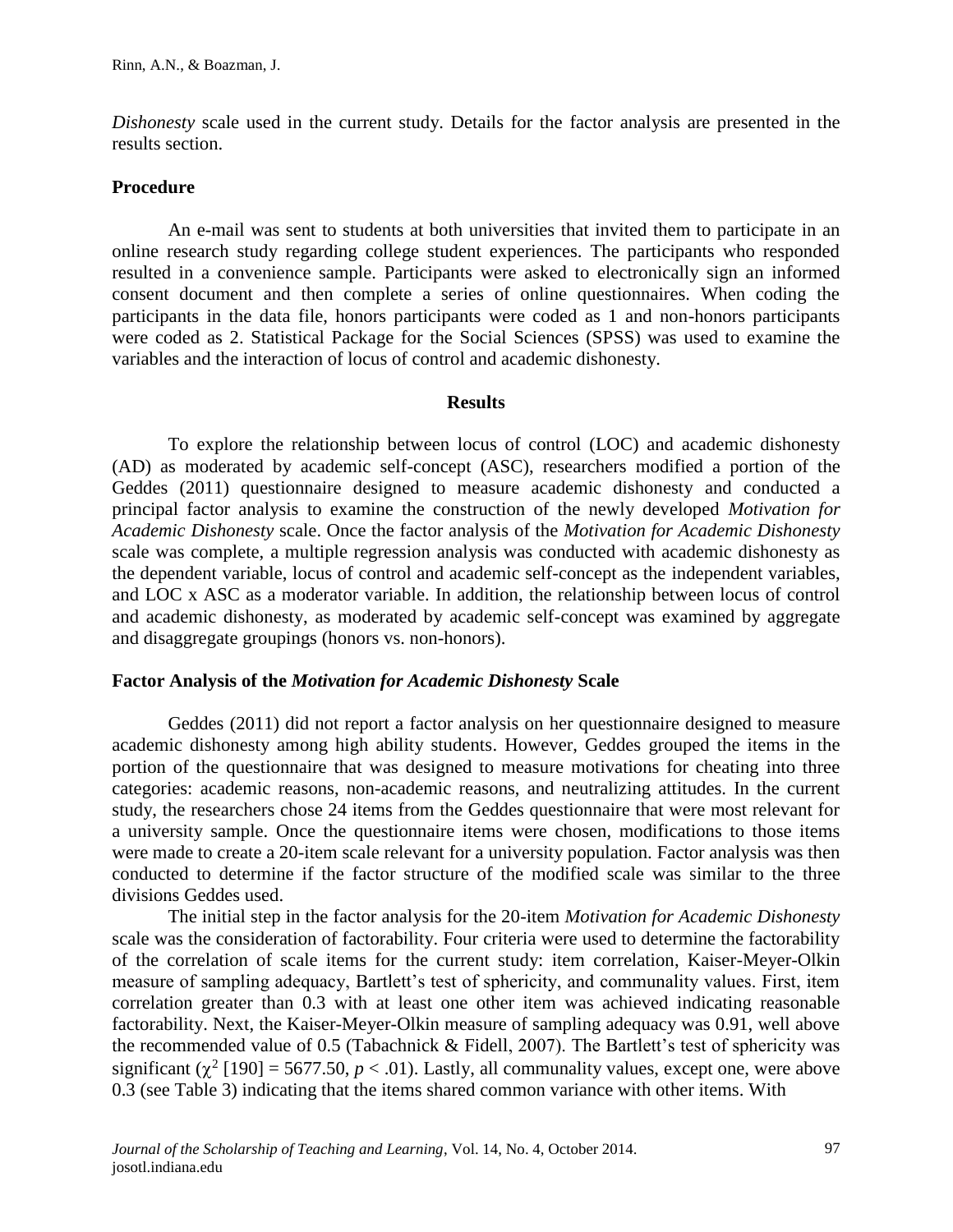Table 3

### *Communalities - Individual Motivation for Academic Dishonesty Scale*

| <b>Scale Items</b>                                                       | Communalities |                          |         |                          |  |
|--------------------------------------------------------------------------|---------------|--------------------------|---------|--------------------------|--|
|                                                                          |               | 20 Item                  | 17 Item |                          |  |
|                                                                          |               | <b>Initial Extracted</b> |         | <b>Initial Extracted</b> |  |
| Unfair teacher                                                           | .83           | .83                      | .80     | .81                      |  |
| Teacher did not adequately explain material                              | .73           | .78                      | .76     | .76                      |  |
| School workload too heavy                                                | .70           | .68                      | .64     | .63                      |  |
| Teachers' demands are unreasonable                                       | .71           | .69                      | .69     | .68                      |  |
| Overly harsh grading                                                     | .74           | .73                      | .67     | .68                      |  |
| Illness prevents adequate preparation                                    | .58           | .57                      | .43     | .44                      |  |
| Too many tests on one day                                                | .74           | .73                      | .71     | .71                      |  |
| Easier than studying                                                     | .72           | .66                      | .62     | .60                      |  |
| The material is not important                                            | .67           | .66                      | .55     | .53                      |  |
| Others' cheating puts you at a disadvantage                              | .49           | .22                      | .22     | .21                      |  |
| Others cheat                                                             | .66           | .53                      |         |                          |  |
| Driven by high GPA                                                       | .51           | .32                      |         |                          |  |
| More competitive for graduate school or professional school<br>admission | .73           | .72                      | .72     | .74                      |  |
| Feeling of pressure from parents                                         | .70           | .70                      | .70     | .72                      |  |
| To maintain eligibility for a scholarship                                | .69           | .65                      | .59     | .56                      |  |
| Need to excel at any cost                                                | .63           | .61                      | .59     | .57                      |  |
| To maintain eligibility for athletic qualification                       | .72           | .68                      | .54     | .57                      |  |
| Didn't have the ability to do well in the class without cheating         | .69           | .60                      | .47     | .47                      |  |
| Job leaves no time for studying                                          | .70           | .69                      | .64     | .65                      |  |
| Lack of effort/ did not study or attend class                            | .63           |                          | .49     |                          |  |

consideration of these indicators, it was determined that the set of scale items were factorable. The factor analysis was continued using all 20 items.

Principal factor analysis, with direct oblimin rotation, and maximum likelihood extraction, was conducted on the *Motivation for Academic Dishonesty* scale, for the aggregate group of 357 high ability college students. A parallel analysis (Horn, 1965), also referred to as an eigenvalue Monte Carlo simulation, was conducted to determine the number of factors to extract in the analysis. A raw data permutation approach to data generation for the Monte Carlo simulation was used. A comparison of the permutated data at the 95th percentile for each component, to the raw data for each component, showed the 3rd factor permutated data to be greater than the raw data. This result indicates the permutated data ceased to be significant at the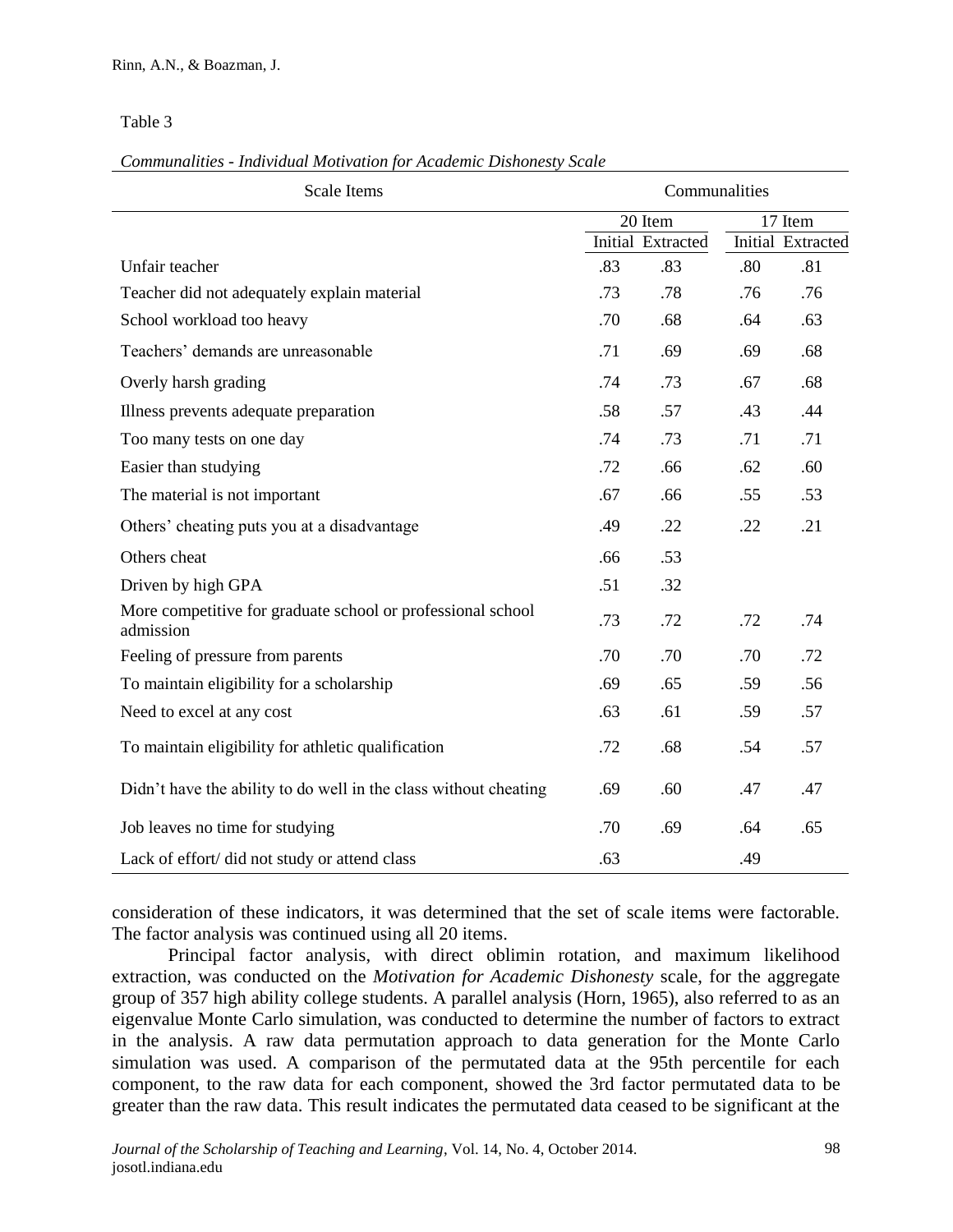third component, revealing a two factor structure for the *Motivation for Academic Dishonesty* scale (see Table 4). Once the number of factors to extract had been determined for the aggregate

Table 4

| Eigenvalue Monte Carlo Simulation |            |                                                  |  |  |  |  |  |  |  |  |
|-----------------------------------|------------|--------------------------------------------------|--|--|--|--|--|--|--|--|
| Composite Group                   |            |                                                  |  |  |  |  |  |  |  |  |
| Root                              | Raw Data   | <b>Raw Data Permutation</b><br>$95th$ percentile |  |  |  |  |  |  |  |  |
| $\mathbf{1}$                      | 9.35       | 1.53                                             |  |  |  |  |  |  |  |  |
| 2                                 | 1.72       | 1.39                                             |  |  |  |  |  |  |  |  |
| 3                                 | .94        | 1.30                                             |  |  |  |  |  |  |  |  |
|                                   | Honors     |                                                  |  |  |  |  |  |  |  |  |
| 1                                 | 10.67      | 1.91                                             |  |  |  |  |  |  |  |  |
| $\overline{2}$                    | 2.59       | 1.63                                             |  |  |  |  |  |  |  |  |
| 3                                 | 1.11       | 1.47                                             |  |  |  |  |  |  |  |  |
|                                   | Non-Honors |                                                  |  |  |  |  |  |  |  |  |
| $\mathbf{1}$                      | 8.61       | 1.76                                             |  |  |  |  |  |  |  |  |
| $\overline{2}$                    | 1.70       | 1.57                                             |  |  |  |  |  |  |  |  |
| 3                                 | 1.03       | 1.44                                             |  |  |  |  |  |  |  |  |

group, the same Monte Carlo simulation was conducted for the disaggregate honors and nonhonors groups to determine if the number of factors was the same in the disaggregate groups. When the permutated data, at the 95th percentile, were compared to the raw data, the permutated data ceased being significant after the second component indicating a two factor structure for the disaggregate groups as well (see Table 4).

Once the factorability and the number of factors to extract were determined, the factor analysis continued with an examination of factor loadings (see Table 5). The two factors accounted for 58.28% of the total variance. However, three items in the *Motivation for Academic Dishonesty* scale had low initial loadings and cross loaded on the second factor. Those three items, "others cheat," "driven by high GPA," and "lack of effort/did not study or attend class," were removed from the scale and a second factor analysis was conducted with the remaining 17 items.

In the 17-item *Motivation for Academic Dishonesty* scale, the Kaiser-Meyer-Olkin measure of sampling adequacy changed to 0.92, the Bartlett's test of sphericity was significant  $(\chi^2$  [136] = 4829.77,  $p < .01$ ) and all but one communality values were above 0.3 (see Table 3). In the 17 item scale, the overall variance accounted for rose to 60.73%, with the first factor explaining 52.78% of the total variance and the second factor explaining an additional 7.95% of the total variance. Clear loadings were established in the 17-item scale (see Table 5).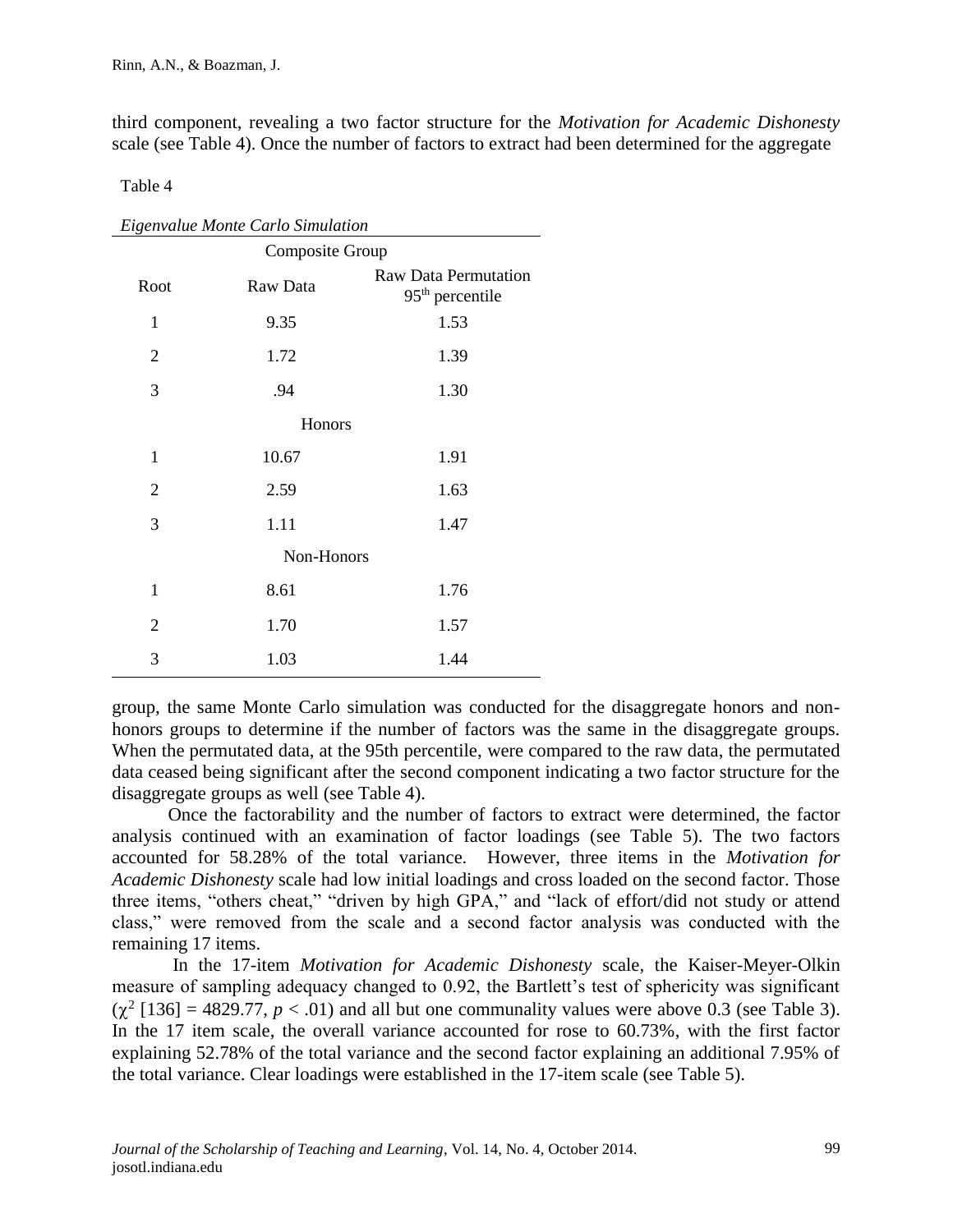The two factor structure determined in this analysis is different than the three groupings that Geddes (2011) created. In the current study, the two factors are interpreted as internal and external forces that create motivation to engage in academic dishonesty. Internal consistency for each factor was examined using Crohbach's alpha. Alpha values for the two factors were good, with factor 1 (imposition of external influences, such as overly harsh grading and poor instruction) alpha being .92, and alpha for factor 2 (imposition of internal influences, such as perceived ability level and drive to succeed) being .86.

## Table 5

| <b>Scale Items</b>                                                       | <b>Factor Loadings</b> |          |          |          |  |  |  |
|--------------------------------------------------------------------------|------------------------|----------|----------|----------|--|--|--|
|                                                                          | 20 Item                |          | 17 Item  |          |  |  |  |
|                                                                          | External               | Internal | External | Internal |  |  |  |
| Unfair teacher                                                           | .94                    |          | .94      |          |  |  |  |
| Teacher did not adequately explain material                              | .94                    |          | .93      |          |  |  |  |
| School workload too heavy                                                | .82                    |          | .81      |          |  |  |  |
| Teachers' demands are unreasonable                                       | .80                    |          | .79      |          |  |  |  |
| Overly harsh grading                                                     | .76                    |          | .74      |          |  |  |  |
| Illness prevents adequate preparation                                    | .69                    |          | .69      |          |  |  |  |
| Too many tests on one day                                                | .67                    |          | .67      |          |  |  |  |
| Easier than studying                                                     | .60                    |          | .59      |          |  |  |  |
| The material is not important                                            | .58                    |          | .57      |          |  |  |  |
| Others' cheating puts you at a disadvantage                              | .50                    |          | .49      |          |  |  |  |
| Others cheat why shouldn't I                                             | .48                    | .31      |          |          |  |  |  |
| Driven by high GPA                                                       | .33                    | .29      |          |          |  |  |  |
| More competitive for graduate school or<br>professional school admission |                        | .90      |          | .91      |  |  |  |
| Feeling of pressure from parents                                         |                        | .87      |          | .88      |  |  |  |
| To maintain eligibility for a scholarship                                |                        | .80      |          | .77      |  |  |  |
| Need to excel at any cost                                                |                        | .75      |          | .72      |  |  |  |
| To maintain eligibility for athletic<br>qualification                    |                        | .66      |          | .69      |  |  |  |
| Didn't have the ability to do well in the<br>class without cheating      |                        | .54      |          | .54      |  |  |  |
| Job leaves no time for studying                                          |                        | .52      |          | .53      |  |  |  |
| Lack of effort/ did not study or attend class                            | .37                    | .39      |          |          |  |  |  |

*Factor Loadings - Individual Motivation for Academic Dishonesty Scale*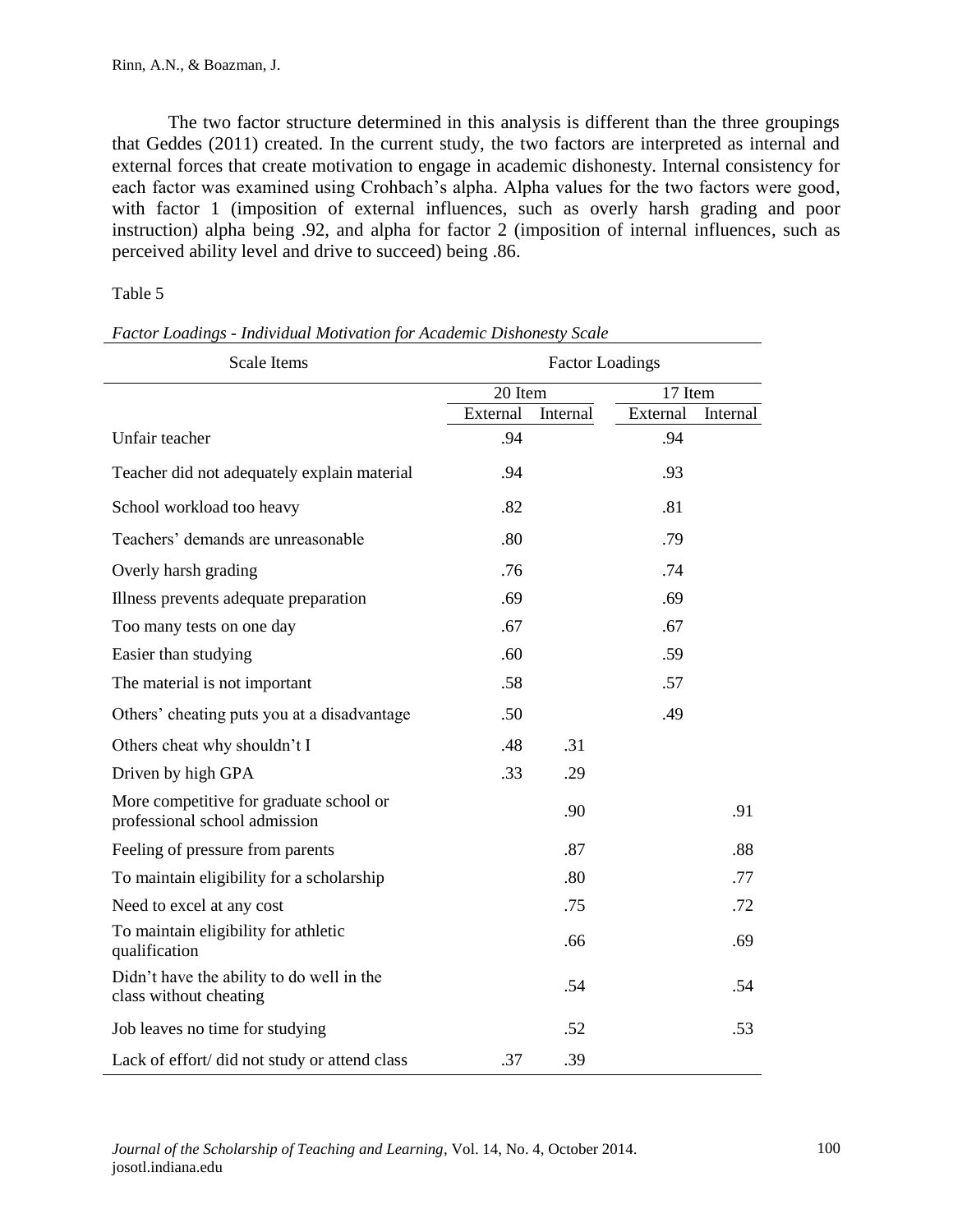## **Moderation Analysis**

The moderation analysis in the current study used the newly established 17-item *Motivation for Academic Dishonesty* scale. Descriptive statistics for the variables of interest, locus of control (LOC), Academic Self-Concept (ASC), and Motivation for Academic Dishonesty (MAD), are presented in Table 6.

**Correlation**. The first step in the moderation analysis is to determine if the independent variables (locus of control and academic self-concept) are correlated with the dependent variable (academic dishonesty, 17-item scale). A Pearson product moment correlation (Pearson, 1895) was used to determine correlated variables for the aggregate group and each disaggregate group (see Table 7). In the current study, locus of control is not statistically significantly correlated with academic dishonesty in the whole-group, nor in the honors group. Without correlation between the independent and dependent variables, further moderation analysis was not able to be conducted with these two groups. There was a small, yet significant, correlation between locus of control and academic dishonesty  $(r[176] = -0.21, p < .001)$ , as well as between academic selfconcept and academic dishonesty  $(r[176] = -0.29, p < .001)$  for the non-honors group and further analysis was conducted for the non-honors group.

**Regression**. Without correlation of locus of control with academic dishonesty in the composite group or the honors group, regression moderation analysis was not completed for those groups. Correlation results in the non-honors group showed a small yet significant correlation between locus of control and the external motivation for academic dishonesty factor. A multiple regression using the enter method was conducted between external motivation for academic dishonesty factor as the dependent variable, and locus of control (LOC), academic selfconcept (ASC), and the moderator variable (LOC X ASC) as the independent variables. Table 8 presents the results from the regression analysis. The results for the overall model for this regression were statistically significant,  $F(1, 175) = 6.05$ ,  $p = .001$ , with a small effect  $R^2 = .095$ . In further examination of the multiple regression model, none of the independent variables, locus of control ( $p = .57$ ), academic self-concept ( $p = .26$ ), or interaction of locus of control with academic self-concept ( $p = .86$ ), made a significant individual contribution to the 9.5% variance accounted for by the overall regression model. The non-significance of the interaction variable

(locus of control with academic self-concept) indicates there is no moderation effect between locus of control and academic self-concept when regressed on external factors related to motivation for academic dishonesty in this study.

## **Discussion**

The current study evaluated a measure of academic dishonesty and examined high ability college students' loci of control and its effect on behaviors of academic dishonesty, as moderated by academic self-concept. In addition, high-ability students in an honors program were compared to high-ability students who were not enrolled in an honors program.

The *Motivation for Academic Dishonesty* scale developed for the current study is a modification of the Motivation for Cheating scale created by Geddes (2011). The initial principal components analysis indicated that three items had low initial loadings and cross loaded on both factors. Once those three items were removed, the rerun of the principal components analysis revealed a clear two factor structure for the 17-item scale. This result is different than the three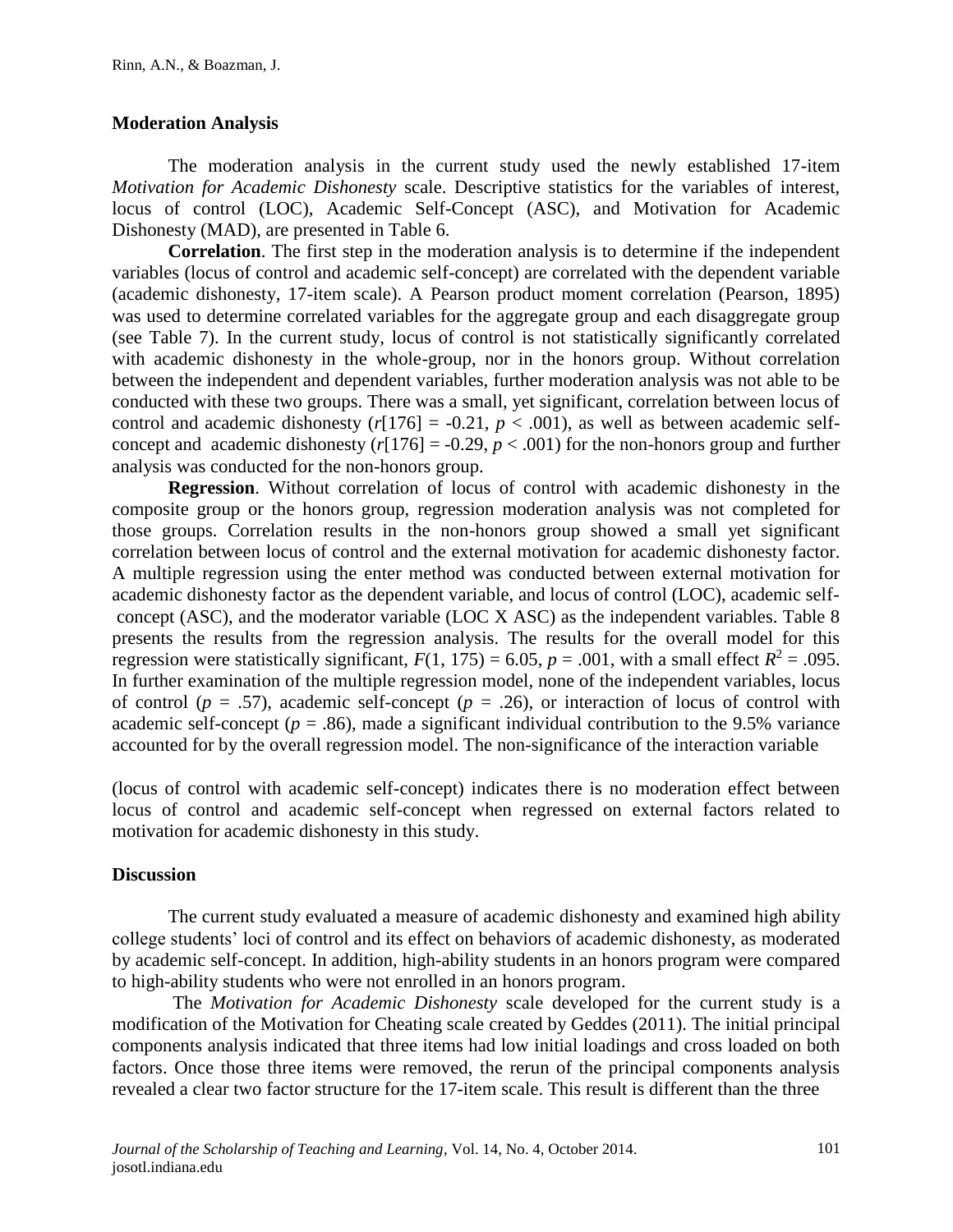|                                             |               | Whole-Group $(n=357)$  |              |         | Honors $(n=179)$ |                       |             | Non-honors $(n=178)$ |            |                       |              |        |            |
|---------------------------------------------|---------------|------------------------|--------------|---------|------------------|-----------------------|-------------|----------------------|------------|-----------------------|--------------|--------|------------|
|                                             |               | M                      | SD           | Skew    | Kurt             | $\boldsymbol{M}$      | SD          | Skew Kurt            |            | $\boldsymbol{M}$      | SD           |        | Skew Kurt  |
| Locus of<br>Control                         | $23*$         | 12.50                  | 4.22         | $-19$   | $-46$            | 12.08                 | 4.08        | $-.17$               | $-.62$     | 12.92                 | 4.33         | $-.24$ | $-.32$     |
| Acad.<br>Self-<br>Concept                   | 8*            | 6.41                   | 0.89         | $-0.79$ | .89              | 6.54                  | 0.78        | $-.72$               | 1.04       | 6.28                  | .98          | $-.71$ | .50        |
| Composite<br>Academic<br>Dishonesty<br>(17) | $85*$<br>$5*$ | 19.89<br>$1.17**$ 0.52 | 8.65         | 5.66    | 39.42            | 19.20<br>$1.13**0.49$ | 8.34        |                      | 6.61 47.68 | 21.79<br>$2.18**0.56$ | 9.46         |        | 5.22 38.61 |
| External<br>(10)                            | $50*$<br>$5*$ | 12.21<br>$1.22**$      | 6.20<br>0.62 | 4.75    | 26.05            | 11.69<br>$1.17**$     | 5.85<br>.59 |                      | 5.80 35.58 | 13.94<br>$1.39**0.71$ | 7.05         |        | 3.99 20.28 |
| Internal<br>(7)                             | $35*$<br>$5*$ | 7.68<br>$1.10**$       | 3.08<br>0.44 | 8.69    | 87.21            | 7.51<br>$1.07**$ 0.45 | 3.12        |                      | 9.55 96.84 | 7.85<br>$1.12**$      | 3.04<br>0.43 |        | 7.94 80.74 |

Table 6 *Descriptive Statistics for Variables of Interest*

Note: \* possible total score, \*\* mean rate of academic dishonesty ( $0 =$  never,  $5 = 5$  or more times)

category structure of the questionnaire developed by Geddes. Researchers in the current study interpreted the two factors as internal (e.g., perceived ability) and external (e.g., teacher's fault) forces that influence academic dishonesty.

Moderation analysis was not conducted with the aggregate group, nor with the honors group, because locus of control and academic dishonesty were not correlated in those groups. Correlation results in the non-honors group, though, showed a small yet significant correlation between locus of control and the external motivation for academic dishonesty factor. However, locus of control did not significantly contribute to the regression model. That locus of control did not predict academic dishonesty is not in line with previous research in this area, which has shown that an external locus of control is related to an increase in academic dishonesty (Gallagher, 2010; Karabenick & Srull, 1978; Lefcourt, 1982; Pino & Smith, 2003). This previous research was conducted with average ability students, though, and cannot be generalized to gifted students. Future research should continue to explore the loci of control of gifted students, in particular, as very little is known about the impact of loci of control on academic outcomes among gifted students.

The correlation between academic self-concept and academic dishonesty in both the honors and the non-honors groups supports previous research that suggests negative or lowered beliefs about one's academic abilities is related to an increase in academically dishonest behavior (Murdock & Anderman, 2006). Indeed, post hoc analyses show lowered academic self-concept is a predictor of academic dishonesty for non-honors  $(F[2, 175] = 10.38, p = .006$ ; see Table 9) and honors students ( $F[1, 177] = 6.06$ ;  $p = 0.02$ ; see Table 10). Future research should examine other factors that influence academic self-concept among high ability college students in order to more clearly recognize trends regarding precursors to academic dishonesty.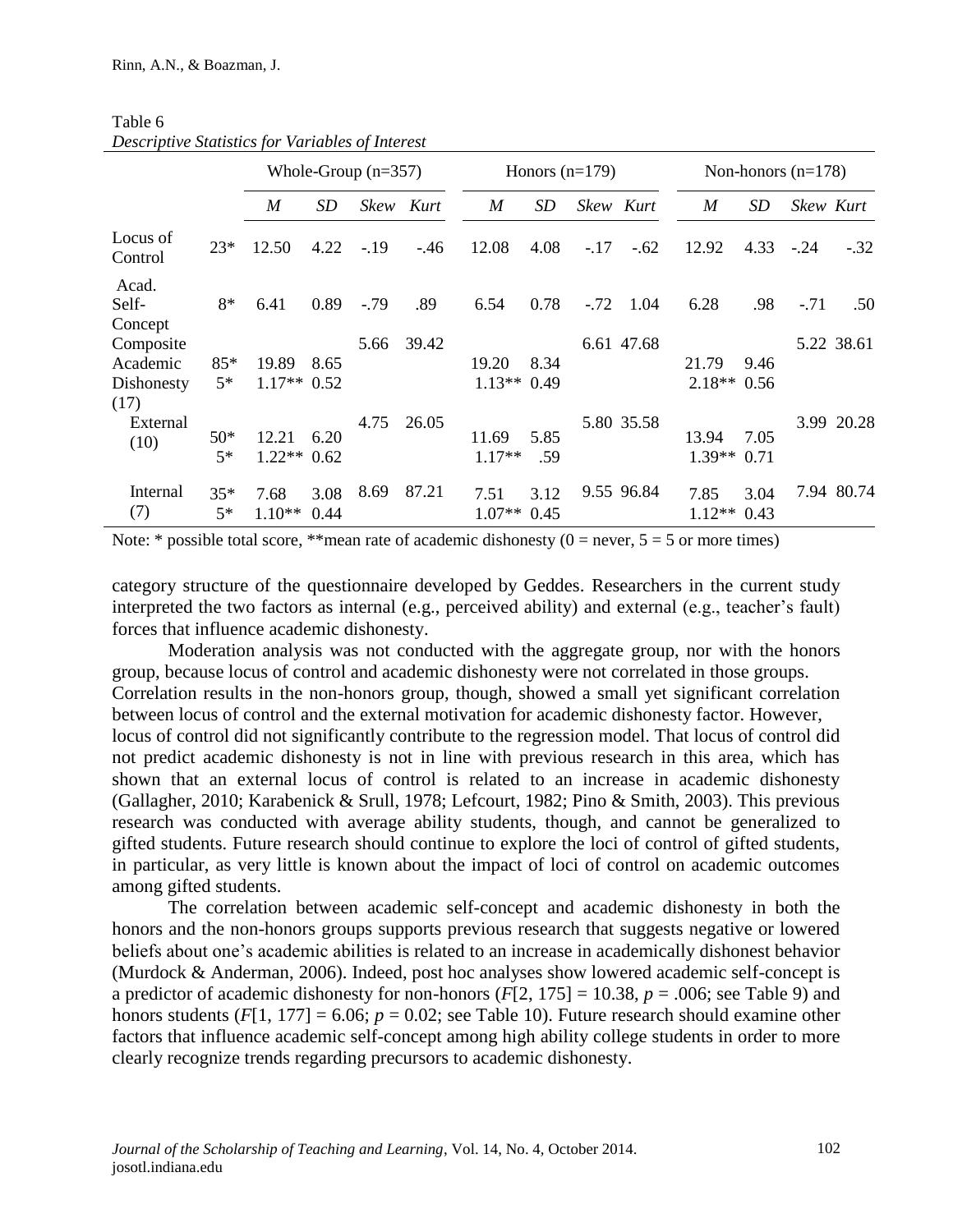## Table 7

#### *Correlation Matrix between Variables by Group*

|                | Composite                        |           |                |           |                          |      |  |  |
|----------------|----------------------------------|-----------|----------------|-----------|--------------------------|------|--|--|
|                |                                  | 1         | $\overline{2}$ | 3         | $\overline{\mathcal{A}}$ | 5    |  |  |
| 1              | Academic                         |           |                |           |                          |      |  |  |
|                | Dishonesty                       | 1.00      |                |           |                          |      |  |  |
|                | (composite)                      |           |                |           |                          |      |  |  |
| 2              | Academic                         |           |                |           |                          |      |  |  |
|                | Dishonesty (internal             | $0.86**$  | 1.00           |           |                          |      |  |  |
|                | motivation)                      |           |                |           |                          |      |  |  |
| 3              | Academic<br>Dishonesty (external | $0.97**$  | $0.70**$       | 1.00      |                          |      |  |  |
|                | motivation)                      |           |                |           |                          |      |  |  |
| 4              | Academic                         |           |                |           |                          |      |  |  |
|                | Self-Concept                     | $-0.26**$ | $-0.24*$       | $-0.24**$ | 1.00                     |      |  |  |
|                |                                  |           |                |           |                          |      |  |  |
| 5              | Locus of Control                 | $-0.05$   | $-0.07$        | $-0.07$   | $0.17*$                  | 1.00 |  |  |
|                |                                  |           | Honors         |           |                          |      |  |  |
| $\mathbf{1}$   | Academic                         |           |                |           |                          |      |  |  |
|                | Dishonesty                       | 1.00      |                |           |                          |      |  |  |
|                | (composite)                      |           |                |           |                          |      |  |  |
| 2              | Academic                         |           |                |           |                          |      |  |  |
|                | Dishonesty (internal             | $0.85**$  | 1.00           |           |                          |      |  |  |
|                | motivation)                      |           |                |           |                          |      |  |  |
| 3              | Academic<br>Dishonesty (external | $0.96**$  | $0.70**$       | 1.00      |                          |      |  |  |
|                | motivation)                      |           |                |           |                          |      |  |  |
| 4              | Academic                         |           |                |           |                          |      |  |  |
|                | Self-Concept                     | $-0.18**$ | $-0.13$        | $-0.19**$ | 1.00                     |      |  |  |
| 5              | Locus of Control                 |           |                |           |                          |      |  |  |
|                |                                  | 0.11      | 0.11           | 0.09      | 0.13                     | 1.00 |  |  |
|                |                                  |           | Non-Honors     |           |                          |      |  |  |
| $\mathbf{1}$   | Academic                         |           |                |           |                          |      |  |  |
|                | Dishonesty                       | 1.00      |                |           |                          |      |  |  |
|                | (composite)                      |           |                |           |                          |      |  |  |
|                | 2 Academic                       |           |                |           |                          |      |  |  |
|                | Dishonesty (internal             | $0.85**$  | 1.00           |           |                          |      |  |  |
|                | motivation)                      |           |                |           |                          |      |  |  |
| 3              | Academic                         |           |                |           |                          |      |  |  |
|                | Dishonesty (external             | $0.97**$  | $0.71**$       | 1.00      |                          |      |  |  |
|                | motivation)                      |           |                |           |                          |      |  |  |
| $\overline{4}$ | Academic                         | $-0.29**$ | $-0.33**$      | $-.25**$  | 1.00                     |      |  |  |
|                | Self-Concept                     |           |                |           |                          |      |  |  |
| 5              | Locus of Control                 | $-0.21**$ | $-0.11$        | $-.23**$  | $0.23*$                  | 1.00 |  |  |
|                |                                  |           |                |           |                          |      |  |  |

 $* p < 0.05, ** p < 0.001$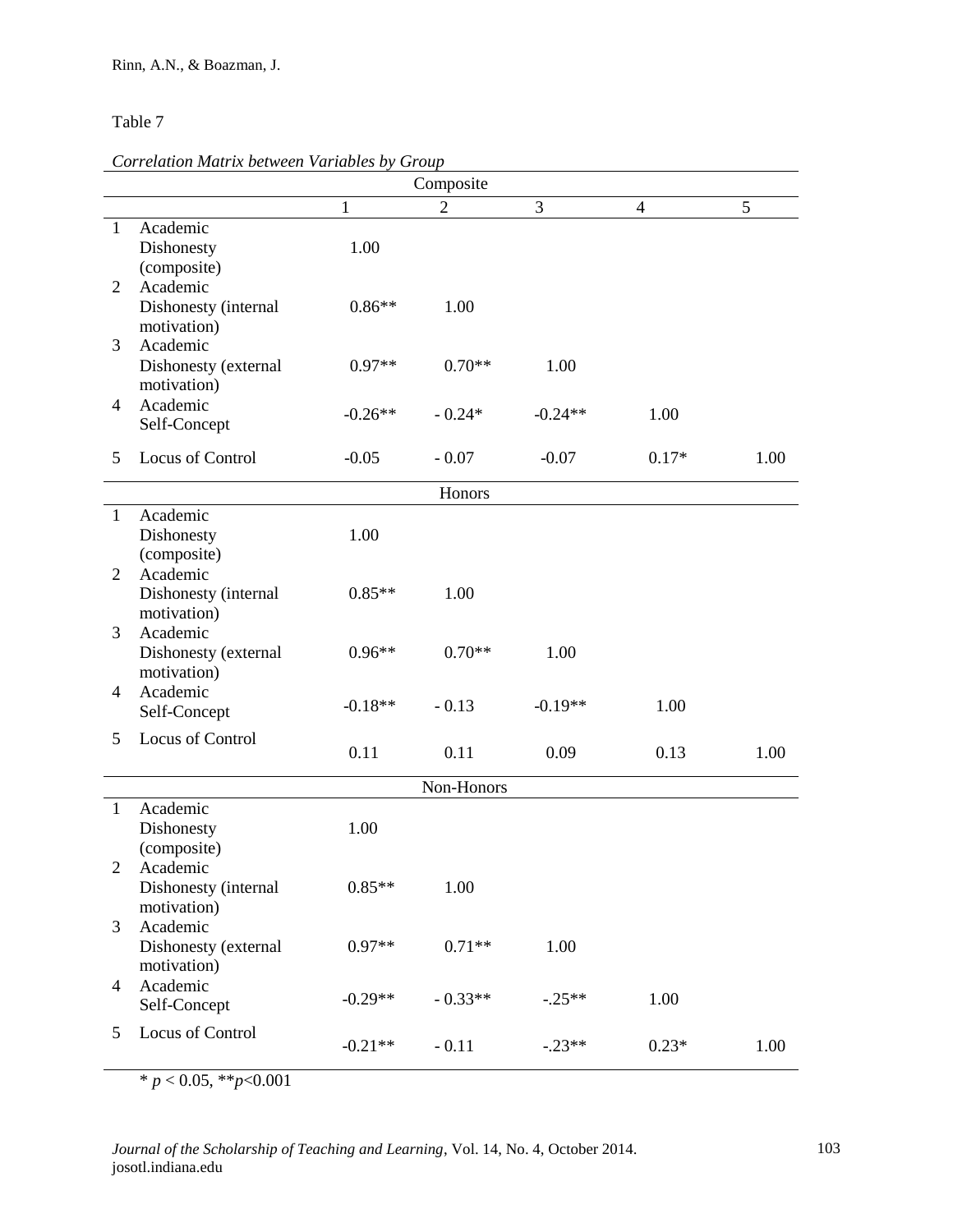### Table 8

*Regression External Motivation for Academic Dishonesty – Non-Honors* 

| Variable                    |         |         | 95% CI of <i>b</i> |         |      |  |
|-----------------------------|---------|---------|--------------------|---------|------|--|
|                             | b       | Lower   | Upper              |         | p    |  |
| Locus of Control (LOC)      | $-1.76$ | $-2.01$ | 1.12               | $-0.27$ | 0.57 |  |
| Academic Self-Concept (ASC) | $-0.45$ | $-4.85$ | 1.32               | $-0.24$ | 0.26 |  |
| Interaction (LOC X ASC)     | 0.02    | $-0.22$ | 0.26               | 0.10    | 0.89 |  |
| $\overline{R}$              | 0.308   |         |                    |         |      |  |
| $R^2$                       | 0.095   |         |                    |         |      |  |
| $\boldsymbol{F}$            | 6.059   |         |                    |         |      |  |
|                             |         |         |                    |         |      |  |

#### Table 9

*Multiple Regression External Motivation for Academic Dishonesty – Non-Honors* 

| Variable                    |         |         | 95% CI of $b$ |         |      |         |
|-----------------------------|---------|---------|---------------|---------|------|---------|
|                             | h       | Lower   | Upper         |         |      | $r_s^2$ |
| Locus of Control (LOC)      | $-0.30$ | $-0.54$ | $-0.07$       | $-0.19$ | 0.01 | 0.74    |
| Academic Self-Concept (ASC) | $-1.50$ | $-2.56$ | $-0.43$       | $-0.21$ | 0.01 | 0.81    |
| R                           | 0.31    |         |               |         |      |         |
| $R^2$                       | 0.09    |         |               |         |      |         |
| $\overline{F}$              | 9.12    |         |               |         |      |         |

## *Table 10*

*Regression, External Motivation for Academic Dishonesty – Honors* 

|                             |         |         | 95% CI of <i>b</i> |        | $\boldsymbol{p}$ |  |
|-----------------------------|---------|---------|--------------------|--------|------------------|--|
| Variable                    | n       | Lower   | Upper              |        |                  |  |
| Academic Self-Concept (ASC) | $-1.94$ | $-3.50$ | $-0.39$            | $-.18$ | 0.02             |  |
| R                           | 0.18    |         |                    |        |                  |  |
| $R^2$                       | 0.03    |         |                    |        |                  |  |
|                             | 6.06    |         |                    |        |                  |  |

## **Limitations and Directions for Future Research**

The current sample was obtained at only two institutions and by using a convenience sampling method, both of which naturally limit the generalizability of the findings. Future research should replicate the current study across multiple institutions and multiple groups of high ability college students, and also with the use of an average ability control group. The following limitations should be understood with the lack of generalizability of the current study in mind.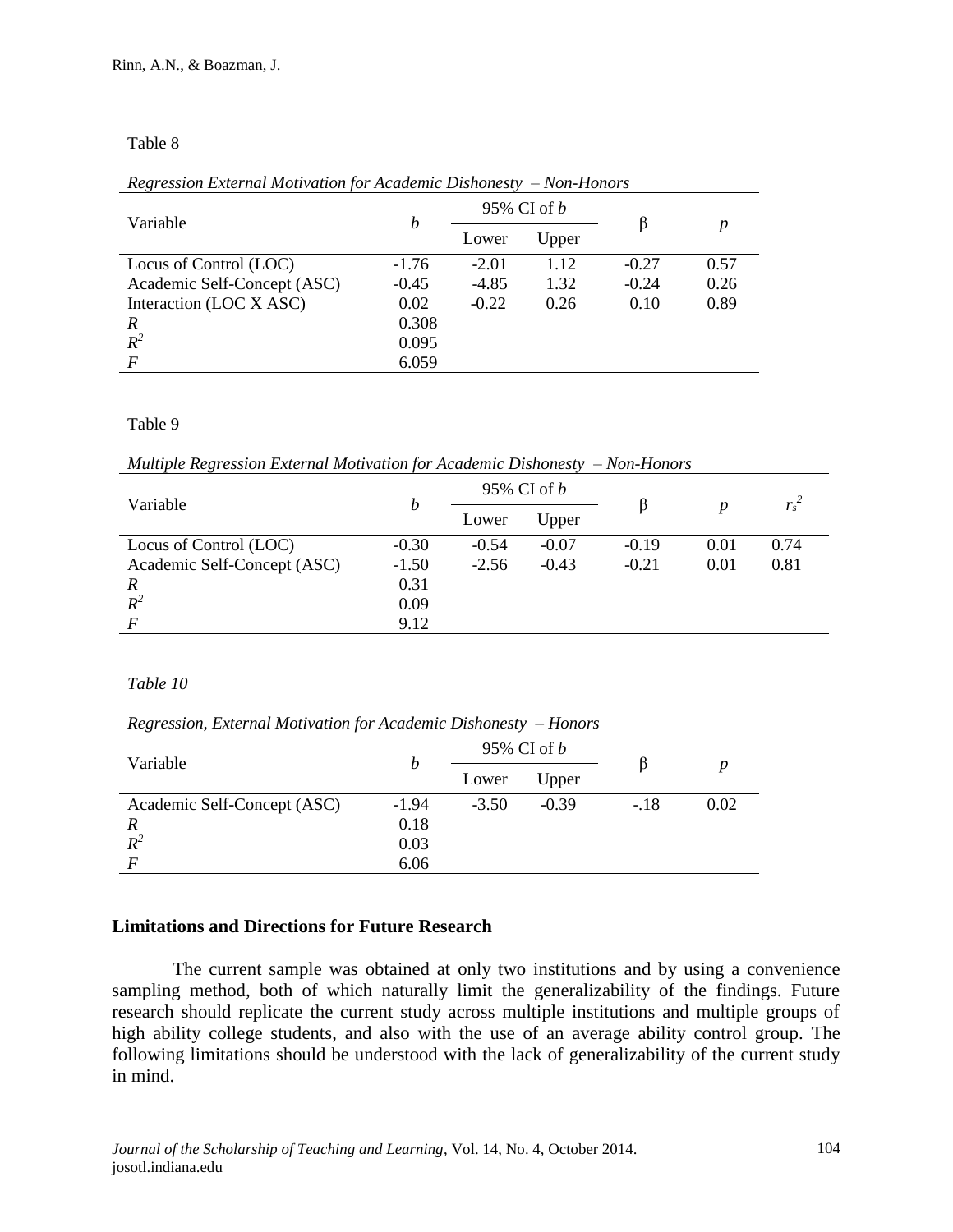The designation of "high ability" students in this study was based solely on students' SAT/ACT scores. While SAT/ACT scores are almost always used in admissions decisions to higher education and to honors programs within higher education (Digby, 1999; Pascarella & Terenzini, 1991; 2005), a standardized test score is not necessarily indicative of one's intellectual capacity (Bridgeman, 2005). While we have avoided using the term "gifted" in reference to the current sample, and focused on "high ability" students instead, the problems in using SAT/ACT scores as a measure of ability is still noteworthy. However, the lack of a stronger indicator makes using SAT/ACT scores the most appropriate choice at this point in time.

Although grade point average data were not collected in this study, future research should examine the role of grade point average or academic achievement in the relationship between locus of control, academic self-concept, and academic dishonesty. Locus of control and academic self-concept likely affect academic achievement, and academic achievement and academic dishonesty are typically negatively related (Crown & Spiller, 1998; Haines et al., 1986; McCabe & Trevino, 1997; Singhal, 1982; Whitley, 1998). Because high ability students are often high achievers, the role of academic achievement could be particularly salient among this population.

Rates of academic dishonesty were self-reported in the current study. Miller, Shoptaugh, and Parkerson (2008) found that using a volunteer sampling procedure (such as was used in the current study) leads to an underreporting of cheating behaviors. This could happen for a variety of reasons: 1) those who cheat regularly may avoid participating in a research project that blatantly asks about academically dishonest behaviors (Miller et al., 2008); 2) concerns about anonymity (Scheers & Dayton, 1987); or 3) gender of the participant (McCabe & Trevino, 1997). Thus, the potential underreporting of academically dishonest behavior in the current study could significantly impact the findings, such that true reporting of academically dishonest behavior may impact the model tested in this study. Further, academic dishonesty could be measured differently, such that actual rates of academic dishonesty are measured rather than motivation for academic dishonesty.

Future research should examine locus of control, academic self-concept, and academic dishonesty in a domain-specific manner. Indeed, research indicates ability attributions are domain-specific for gifted individuals, whereas effort attributions are generalizable across academic domains (Li & Adamson, 1995). Academic self-concept is also domain-specific, particularly as individuals get older (Marsh, 1990). Thus, it follows that academic dishonesty may only occur in domain-specific areas.

Finally, future research should examine other mediators and moderators in the relationship between locus of control, academic self-concept, and academic dishonesty. For example, among high ability students, such issues as intrinsic respect for the teacher and the coursework, motivation, or goal orientation (wanting to master the material versus simply pass an exam or course) might be influential in one's decision to engage in academically dishonest behavior.

# **Conclusion**

Results from the current study suggest previous relationships found between locus of control and academic dishonesty among average ability samples may differ among high ability college students. While academic self-concept remains an important variable in the prediction of academic dishonesty, it does not moderate the relationship between locus of control and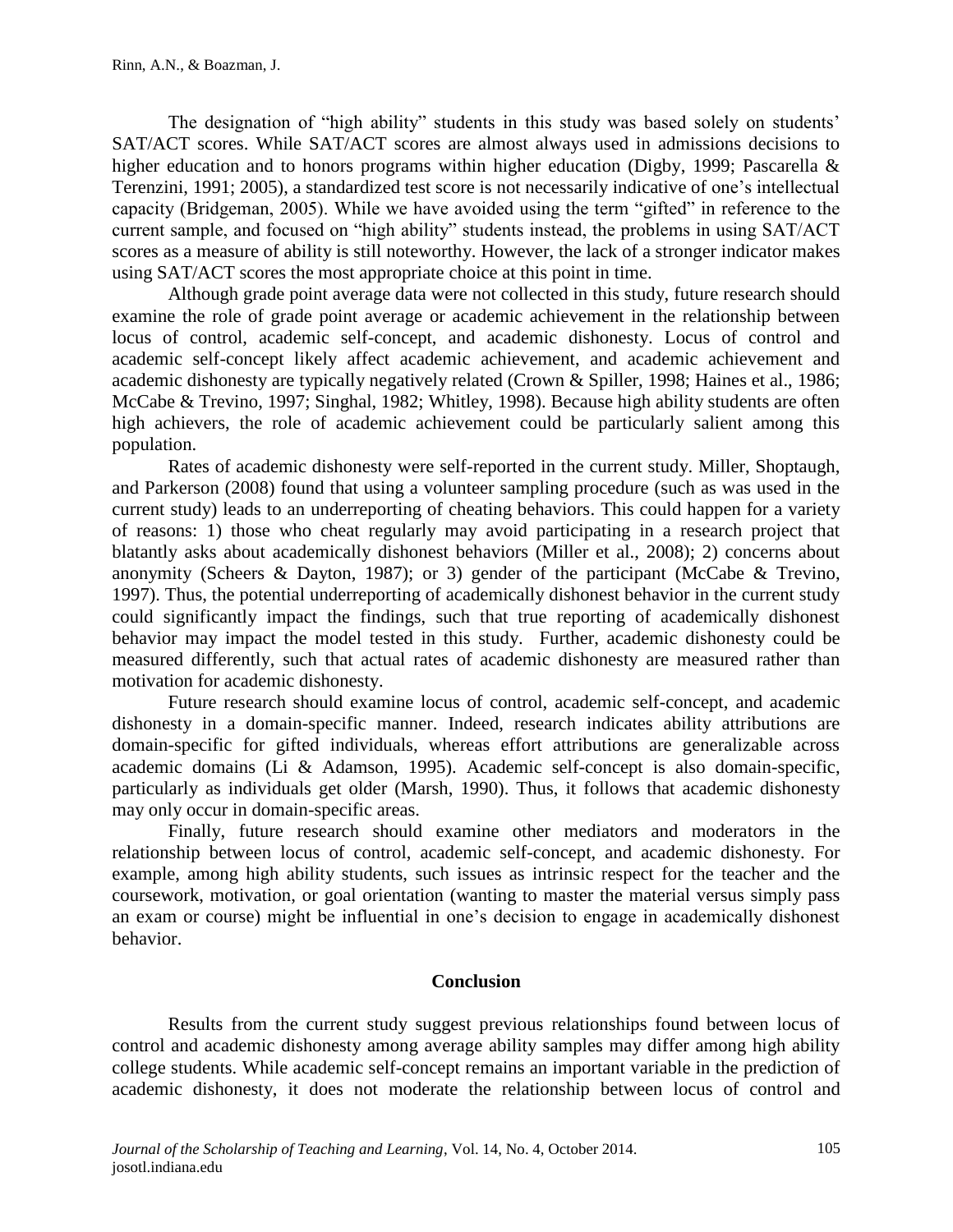academic dishonesty in the current sample. Other achievement-related beliefs need to be explored as precursors to academic self-concept, and as predictors of academic dishonesty, among high ability college students.

# **Appendix A**

# *Feelings about Academic Cheating*

Instructions: During the previous academic year, did you cheat on a homework assignment, project, research paper, quiz, exam, or other academic assignment for any of the following reasons? Rate on a 0 (*never*) to 5 (*five or more times*) scale.

- 1) Driven by high GPA
- 2) To maintain eligibility for a scholarship
- 3) More competitive for graduate school or professional school admission
- 4) Too many tests on one day
- 5) School workload too heavy
- 6) Easier than studying
- 7) Others' cheating puts you at a disadvantage
- 8) Teachers' demands are unreasonable
- 9) The material is not important
- 10) Need to excel at any cost
- 11) Teacher did not adequately explain material
- 12) Didn't have the ability to do well in the class without cheating
- 13) Pressure from parents
- 14) Job leaves no time for studying
- 15) Illness prevents adequate preparation
- 16) To maintain eligibility for athletic qualification
- 17) Unfair teacher
- 18) Overly harsh grading
- 19) Lack of effort/ did not study or attend class
- 20) Others cheat

## **References**

Abilock, D. (2009). Guiding the gifted to honest work. *Knowledge Quest, 37*, 12-15.

Ablard, K. E. (1997). Self-perceptions and needs as a function of type of academic ability and gender. *Roeper Review, 20*, 110-115. doi: 10.1080/02783199709553870

Alarape, A. I., & Onakoya, A. Y. (2003). Correlates of examination cheating behavior among university students. *IFE Psychologia: An International Journal, 11*, 71-79.

Anazonwu, C. O. (1995). Locus of control, academic self-concept, and attribution of responsibility for performance in statistics. *Psychological Reports, 77,* 367-370. doi: 10.2466/pr0.1995.77.2.367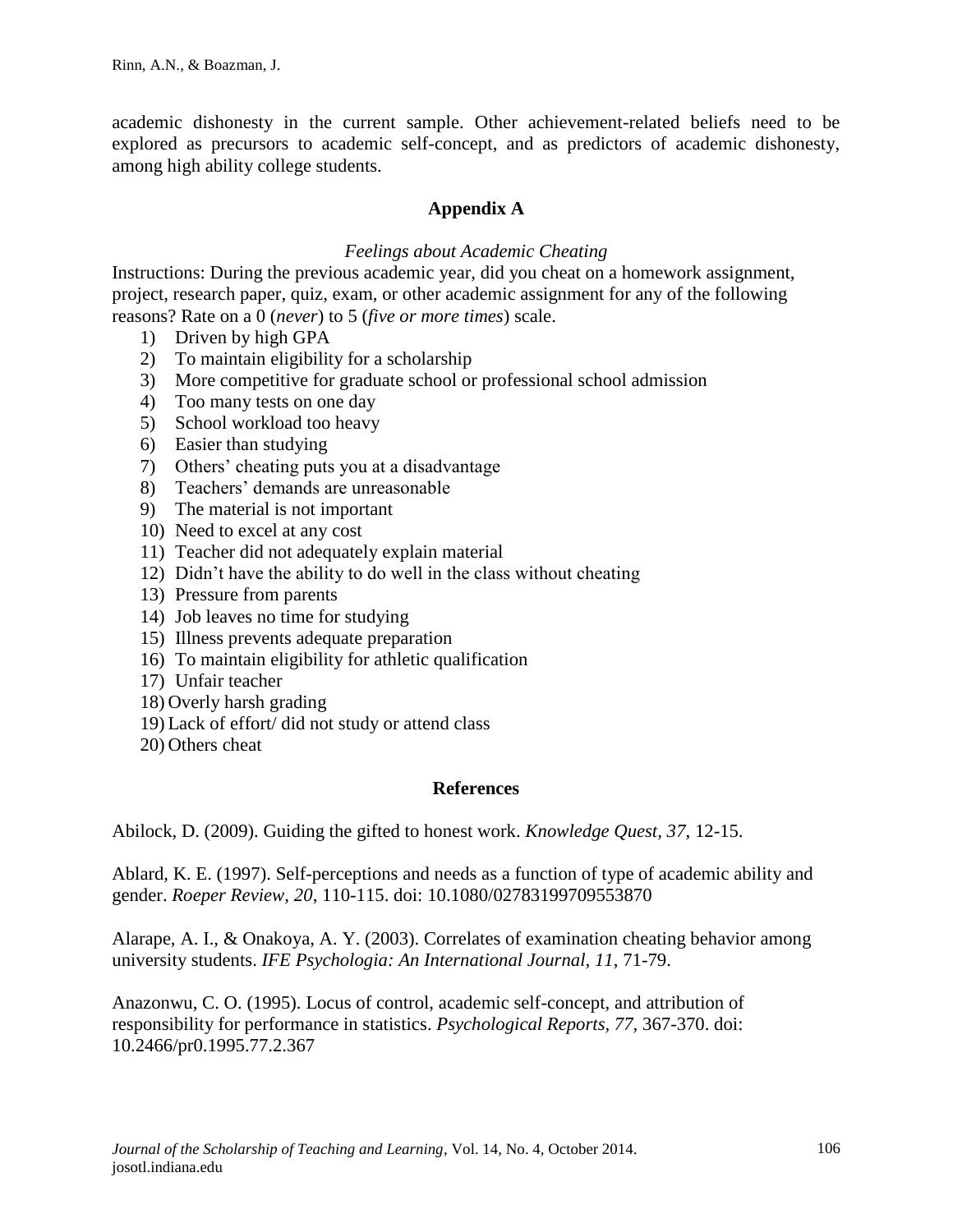Antion, D. L., & Michael, W. B. (1983). Short-term predictive validity of demographic, affective, personal, and cognitive variables in relation to two criterion measures of cheating behaviors. *Educational and Psychological Measurement, 43*, 467-482. doi: 10.1177/001316448304300216

Arvidson, C. J. (2004). *The anatomy of academic dishonesty: Cognitive development, selfconcept, neutralization techniques, and attitudes towards cheating* (Unpublished doctoral dissertation). University of North Texas, Denton, TX.

Assouline, S. G., Colangelo, H., Ihrig, D., & Forstadt, L. (2006). Attributional choices for academic success and failure by intellectually gifted students. *Gifted Child Quarterly, 50*, 283- 294. doi: 10.1177/001698620605000402

Benson, H., Kornhaber, A., Kornhaber, C., Lechanu, M., Zuttermeister, P., Myers, P., & Friedman, R. (1994). Increases in positive psychological characteristics with a new relaxationresponse curriculum in high school students. *Journal of Research and Development in Education, 27,* 226-231.

Beretvas, S. N., Suizzo, M., Durham, J. A., & Yarnell, L. M. (2008). A reliability generalization study of scores on Rotter's and Nowicki-Strickland's locus of control scales. *Educational and Psychological Measurement, 68*, 97-119. doi: 0.1177/0013164407301529

Bridgeman, B. (2005). Unbelievable results when predicting IQ from SAT scores: A commentary on Frey and Detterman (2004). *Psychological Science, 16*, 745-746. doi: 10.1111/j.1467-9280.2005.01606.x

Carden, R., Bryant, C., & Moss, R. (2004). Locus of control, test anxiety, academic procrastination, and achievement among college students. *Psychological Reports*, *95*, 581-582. doi: 10.2466/pr0.95.2.581-582

Carton, J. S., & Nowicki, Jr., S. (1994). Antecedents of individual differences in locus of control of reinforcement: A critical review. *Genetic, Social and General Psychology Monographs, 120*, 33-82.

Center for Academic Integrity. (2007). *Facts about plagiarism*. Retrieved from http://www.plagiarism.org/plag\_facts.html

Chan, L. K. S. (1996). Motivational orientations and metacognitive abilities of intellectually gifted students. *Gifted Child Quarterly*, *40*, 184-194. doi: 10.1177/001698629604000403

Colangelo, N., Kelly, K. R., & Schrepfer, R. M. (1987). A comparison of gifted, general, and special learning needs students on academic and social self-concept. *Journal of Counseling and Development, 66*, 73-77. doi: 10.1002/j.1556-6676.1987.tb00802.x

Coleman, N., & Mahaffey, T. (2000). Business student ethics: Selected predictors of attitudes toward cheating. *Teaching Business Ethics, 4*, 121-136. doi: 10.1023/A:1009855128668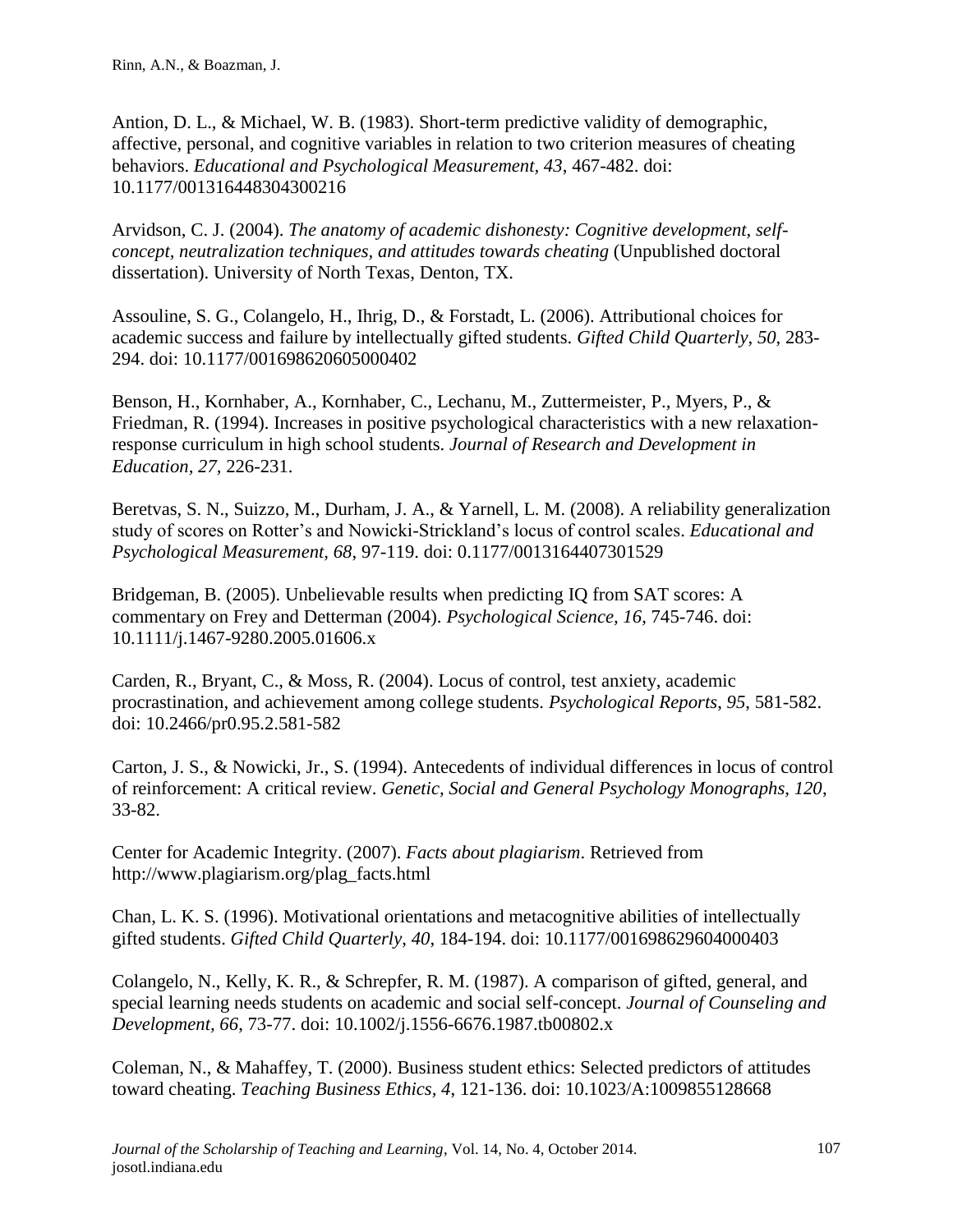Collier, R. G., Jacobsen, M. G., & Stahl, S. A. (1987). Locus of control measurements for gifted and nongifted children. *Roeper Review, 9*, 196-200. doi: 10.1023/A:1009855128668

Crandall, V. C., & Crandall, B. W. (1983). Maternal and childhood behaviors as antecedents of internal-external control perceptions in young adulthood. In H. M. Lefcourt (Ed.), *Research with the locus of control construct. Vol. 2. Developments and social problems (pp. 53-103). San* Diego, CA: Academic Press.

Crown, D. F., & Spiller, M. S. (1998). Learning from the literature on collegiate cheating: A review of empirical research. *Journal of Business Ethics, 17*, 229-246. doi: 10.1023/A:1017903001888

Dempster, A. P., Laird, N. M., & Rubin, D. B. (1977). Maximum likelihood from incomplete data via the EM algorithm (with discussion). *Journal of the Royal Statistical Society, 39,* 1-38.

Dey, E. (1997). Working with low survey response rates: The efficacy of weighting adjustments. *Research in Higher Education, 38*, 215-227. doi: 10.1023/A:1024985704202

Digby, J. (1999). *Peterson's honors programs: The official guide of the National Collegiate Honors Council* (2<sup>nd</sup> ed.). Princeton, NJ: Peterson's.

Downs, W. R., & Rose, S. R. (1991). The relationship of adolescent peer groups to the incidence of psychosocial problems. *Adolescence, 26*, 473-492.

Enders, C. K., & Bandalos, D. L. (2001). The relative performance of full information maximum likelihood estimation for missing data in structural equation models. *Structural Equation Modeling: A Multidisciplinary Journal, 8,* 430-457. doi: 10.1207/S15328007SEM0803\_5

Fimian, M. J., & Cross, A. H. (1986). Stress and burnout among preadolescent and early adolescent gifted students: A preliminary investigation. *Journal of Early Adolescence, 6*, 247- 267. doi: 10.1177/0272431686063004

Findley, M. J., & Cooper, H. M. (1983). Locus of control and academic achievement: A literature review. *Journal of Personality and Social Psychology, 44*, 419-427. doi: 10.1037/0022- 3514.44.2.419

Gadzella, B. M., Williamson, J. D., & Ginther, D. W. (1985). Correlations of self-concept with locus of control and academic performance. *Perceptual and Motor Skills, 61*, 639-645. doi: 10.2466/pms.1985.61.2.639

Gallagher, J. A. (2010). *Academic integrity and personality* (Unpublished Master's thesis). California State University: Long Beach, CA.

Gardner, W. M., & Melvin, K. B. (1988). A scale for measuring attitude toward cheating. *Bulletin of the Psychonomic Society, 26,* 429-432. doi: 10.3758/BF03334905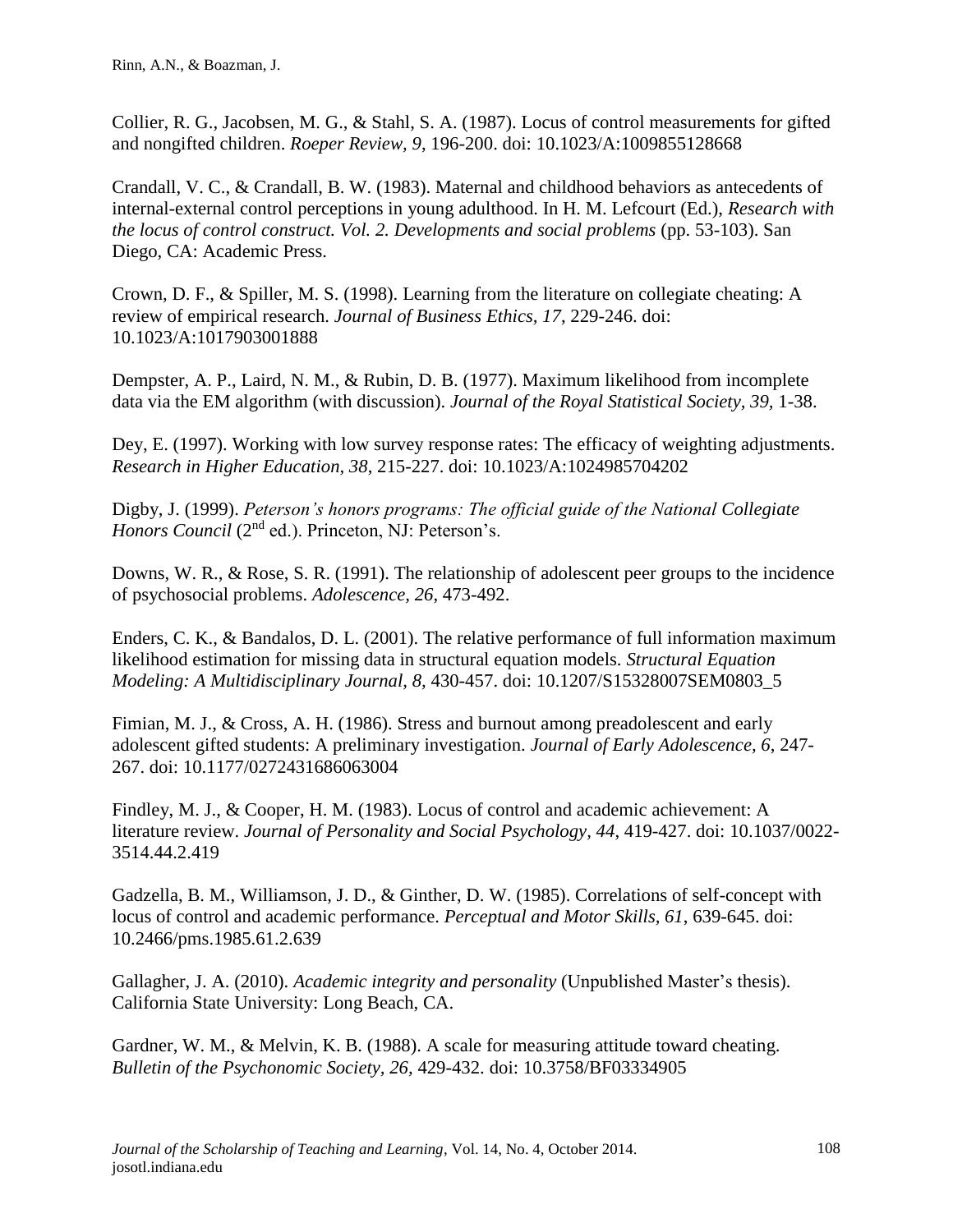Geddes, K. A. (2011). Academic dishonesty among gifted and high-achieving students. *Gifted Child Today, 34*, 50-56.

Haines, V. J., Diekhoff, G. M., LaBeff, E. E., & Clark, R. E. (1986). Immaturity, lack of commitment, and the neutralizing attitude. *Research in Higher Education, 25*, 342-354. doi: 10.1007/BF00992130

Harty, H., Adkins, D., & Hungate, E. (1984). Exploring self-concept and locus of control of students in two recognized approaches to elementary school gifted education. *Roeper Review, 7*, 88-91. doi: 10.1080/02783198409552857

Heider, F. (1958). *The psychology of interpersonal relationships.* New York, NY: Wiley. doi: 10.1037/10628-000

Heller, K. A., & Ziegler, A. (1996). Gender differences in mathematics and the sciences: Can attributional retraining improve the performance of gifted females? *Gifted Child Quarterly, 40*, 200-210. doi: 10.1177/001698629604000405

Horn, J. L. (1965). A rationale and test for the number of factors in factor analysis. *Psychometrika, 30,* 179–185. doi: 10.1007/BF02289447

Jones, D. L. R. (2011). Academic dishonesty: Are more students cheating? *Business Communication Quarterly, 74*, 141-150. doi: 10.1177/1080569911404059

Juster, F. T., & Smith, J. P. (1997). Improving the quality of economic data: Lessons from the HRS and AHEAD. *Journal of the American Statistical Association*, 92, 1268-1278. doi: 10.1080/01621459.1997.10473648

Kanoy, R. C., Johnson, B. W., & Kanoy, K. W. (1980). Locus of control and self-concept in achieving and underachieving bright elementary students. *Psychology in the Schools, 17*, 359- 399. doi: 10.1002/1520-6807(198007)17:3<395::AID-PITS2310170320>3.0.CO;2-N

Karabenick, S. A., & Srull, T. K. (1978). Effects of personality and situational variation in locus of control on cheating: Determinants of the "congruence effect." *Journal of Personality, 46,* 72- 95. doi: 10.1111/j.1467-6494.1978.tb00603.x

Karnes, F. A., & D'Ilio, V. R. (1991). Locus of control in rural southern elementary gifted students. *Psychological Reports, 69*, 927-928. doi: 10.2466/pr0.1991.69.3.927

Keith, T. Z., Pottebaum, S. M., & Eberhardt, S. (1986). Effects of self-concept and locus of control on academic achievement: A large-sample path analysis. *Journal of Psychoeducational Assessment, 4*, 61-72. doi: 10.1177/073428298600400107

Kirkpatrick, M. A., Stant, K., & Downes, S., & Gaither, L. (2008). Perceived locus of control and academic performance: Broadening the construct's applicability. *Journal of College Student Development, 49*, 486-496. doi: 10.1353/csd.0.0032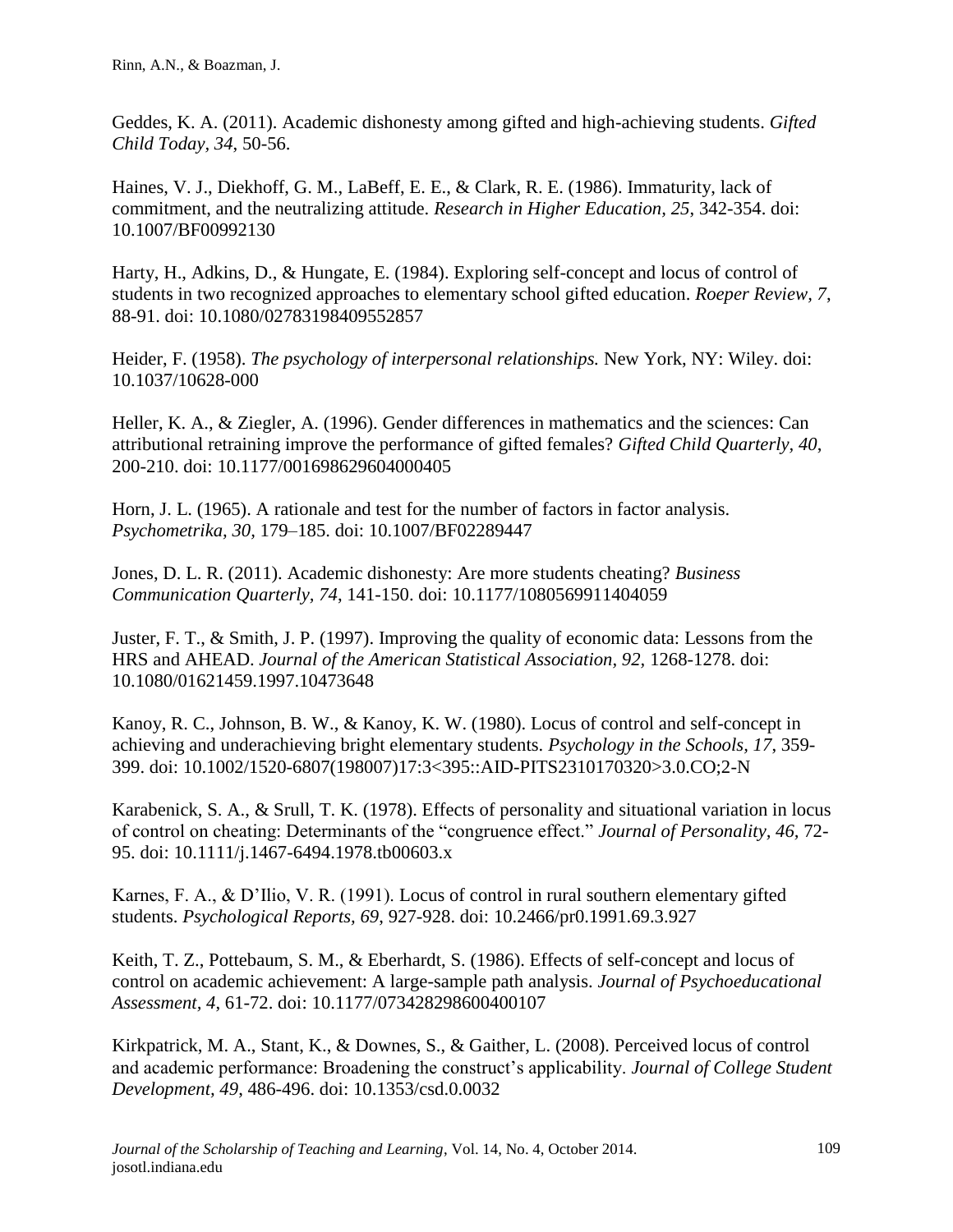Knight, B. A. (1995). The influence of locus of control on gifted and talented students. *Gifted Education International, 11*, 31-33.

Kormanik, M. B., & Rocco, T. S. (2009). Internal versus external control of reinforcement: A review of the locus of control construct. *Human Resource Development Review, 8*, 463-483. doi: 10.1177/1534484309342080

LaBeff, E. E., Clark, R. E., Haines, V. J., Diekhoff, G. M. (1990). Situational ethics and college cheating. *Sociological Inquiry, 60*, 190-198. doi: 10.1111/j.1475-682X.1990.tb00138.x

Laffoon, K. S., Jenkins-Friedman, R., & Tollefson, N. (1989). Casual attributions of underachieving gifted, achieving gifted, and nongifted students. *Journal for the Education of the Gifted, 13*, 4-21.

Lefcourt, H. M. (1966). Internal versus external control of reinforcement: A review. *Psychological Bulletin, 65,* 206-220. doi: 10.1037/h0023116

Lefcourt, H. M. (1982). *Locus of control: Current trends in theory and research* (2<sup>nd</sup> ed.). Hillsdale, NJ: Erlbaum.

Lent, R. W., Brown, S. D., & Gore, P. A. (1997). Discriminant and predictive validity of academic self-concept, academic self-efficacy, and mathematics-specific self-efficacy. *Journal of Counseling Psychology, 44*, 307-315. doi: 10.1037/0022-0167.44.3.307

Li, A. K. F., & Adamson, G. (1995). Motivational patterns related to gifted students' learning of mathematics, science, and English: An examination of gender differences. *Journal for the Education of the Gifted, 18*, 284-297. doi: 10.1177/016235329501800305

Litster, K., & Roberts, J. (2011). The self-concepts and perceived competencies of gifted and non-gifted students: A meta-analysis. *Journal of Research in Special Educational Needs, 11*, 130-140. doi: 10.1111/j.1471-3802.2010.01166.x

Marsh, H. W. (1986). Self-serving effect (bias?) in academic attributions: Its relation to academic achievement and self-concept. *Journal of Educational Psychology, 78*, 190-200. doi: 10.1037/0022-0663.78.3.190

Marsh, H. W. (1989). *Self-Description Questionnaire (SDQ) III: A theoretical and empirical basis for the measurement of multiple dimensions of late adolescent self-concept: An interim test manual and a research monograph.* New South Wales, Australia: University of Western Sydney.

Marsh, H. W. (1990). Influences of internal and external frames of reference on the formation of math and English self-concepts: A multiwave, longitudinal panel analysis. *Journal of Educational Psychology, 82*, 107-116. doi: 10.1037/0022-0663.82.1.107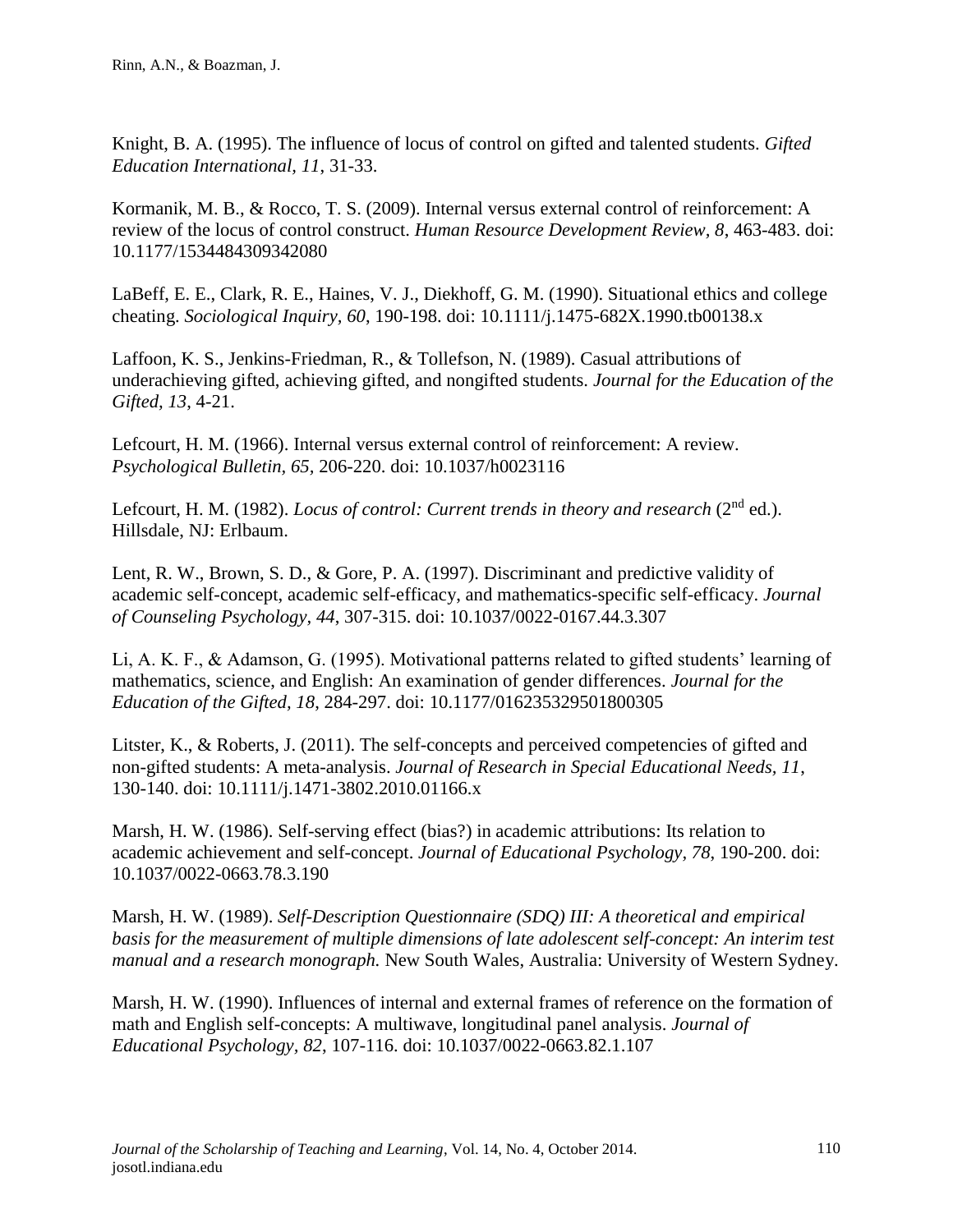Marsh, H. W., & Bryne, B. M. (1993). Do we see ourselves as others infer: A comparison of self-other agreement on multiple dimensions of self-concept from two continents. *Australian Journal of Psychology, 45*, 49-58. doi: 0.1080/00049539308259118

Marsh, H. W., & O'Neill, R. (1984). Self Description Questionnaire III: The construct validity of multidimensional self-concept ratings by late adolescents. *Journal of Educational Measurement, 21,* 153-174. doi: 10.1111/j.1745-3984.1984.tb00227.x

Marsh, H. W., & Shavelson, R. (1985). Self-concept: Its multifaceted, hierarchical structure. *Educational Psychologist, 20*, 107-123. doi: 10.1207/s15326985ep2003\_1

Martin, N. K., & Dixon, P. N. (1994). The effects of freshman orientation and locus of control on adjustment to college: A follow-up study. *Social Behavior and Personality, 22*, 201-208. doi: 10.2224/sbp.1994.22.2.201

Mathiasen, R. E. (1985). Characteristics of the college honors student. *Journal of College Student Personnel, 26*, 171-173.

McCabe, D. L., & Trevino, L. K. (1997). Individual and contextual influences on academic dishonesty: A multi-campus investigation. *Research in Higher Education, 38*, 522-538. doi: 10.1023/A:1024954224675

McCabe, D. L., Trevino, L. K., & Butterfield, K. D. (2001). Cheating in academic institutions: A decade of research. *Ethics and Behavior, 11*, 219-232. doi: 10.1207/S15327019EB1103\_2

Mehta, M. (2009). Importance of relationship between locus of control and academic achievement of senior secondary schools. *The Journal of Progressive Education, 2*, 75-78.

Miller, A., Shoptaugh, C., & Parkerson, A. (2008). Under reporting of cheating in research using volunteer college students. *College Student Journal, 42*, 326-339.

Morrow, K. A. (1989). Locus of control and rural-urban status in gifted high school students. *Roeper Review, 11,* 207-208. doi: 10.1080/02783198909553212

Murdock, T. B., & Anderman, E. M. (2006). Motivational perspectives on student cheating: Toward an integrated model of academic dishonesty. *Educational Psychologist, 41* 129-145. doi: 10.1207/s15326985ep4103\_1

Newstead, S. E., Franklyn-Stokes, A., & Armstead, P. (1996). Individual differences in student cheating. *Journal of Educational Psychology, 88*, 229-241. doi: 10.1037/0022-0663.88.2.229

Noel, J. G., Forsyth, D. R., & Kelley, K. N. (1987). Improving the performance of failing students by overcoming their self-serving attributional biases. *Basic and Applied Social Psychology, 8*, 151-162. doi: 10.1080/01973533.1987.9645882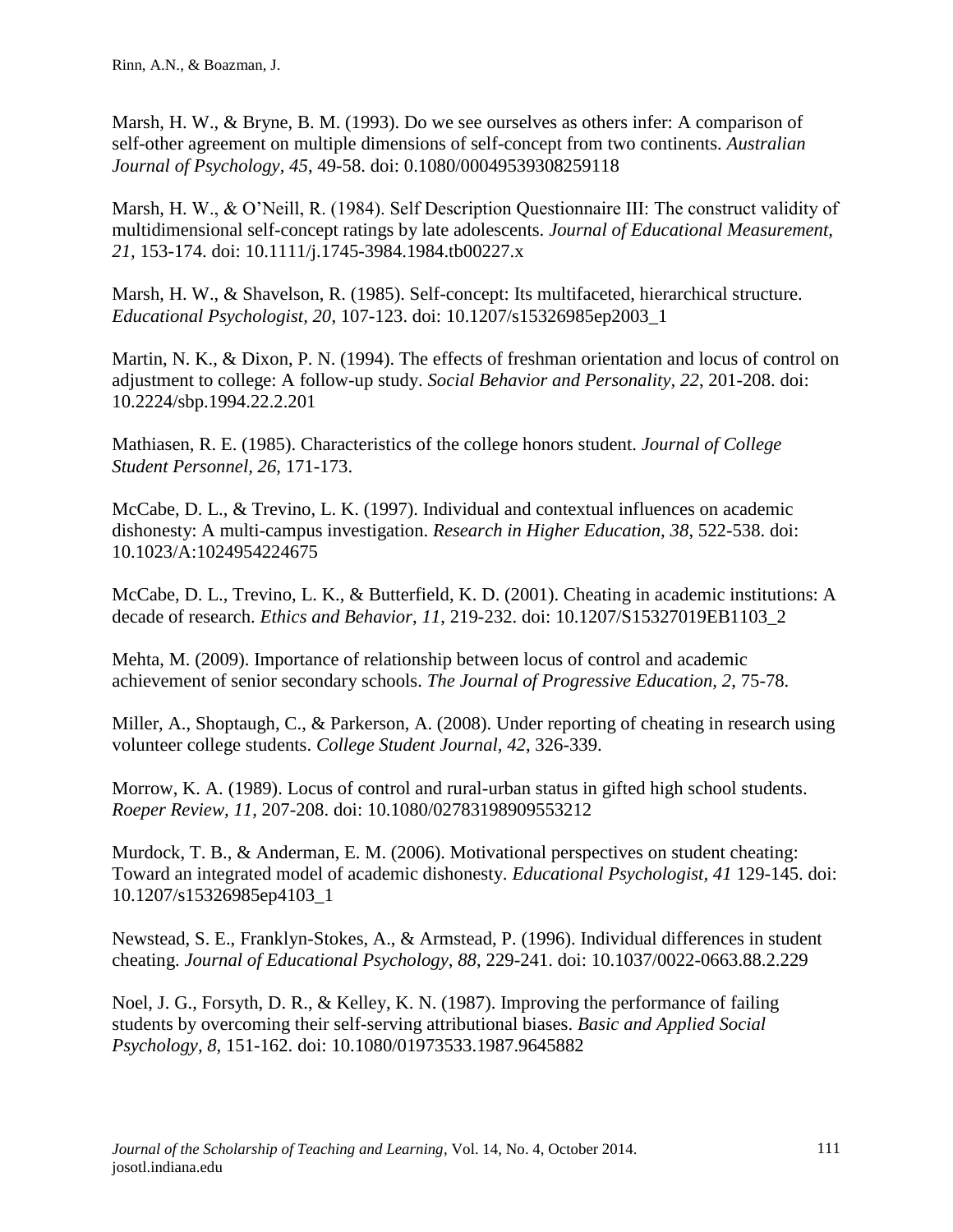Nokelainen, P., Tirri, K., & Merenti-Vӓlimӓki, H. (2007). Investigating the influence of attribution styles on the development of mathematical talent. *Gifted Child Quarterly, 51*, 64-81. doi: 10.1177/0016986206296659

Owunwanne, D., Rustagi, N., & Dada, R. (2010). Students' perceptions of cheating and plagiarism in higher institutions. *Journal of College Teaching and Learning, 7*, 59-68.

Pascarella, E. T., & Terenzini, P. T. (1991). *How college affects students: Findings and insights from twenty years of research.* San Francisco, CA: Jossey-Bass.

Pascarella, E. T., & Terenzini, P. T. (2005). *How college affects students: A third decade of research* (Vol. 2). San Francisco, CA: Jossey-Bass.

Pavella, G. (1997). Applying the power of association on campus: A model code of academic integrity. *Journal of College and University Law, 24,* 97-118.

Pearson, K. (1895). Mathematical contributions to the theory of evolution III. Regression, heredity and pan ixia (abstract). *Proceedings of the Royal Society of London, 59,* 69-71*.* doi: 10.1098/rspl.1895.0058

Peugh, J. & Enders, C. (2004). Missing data in educational research: A review of reporting practices and suggestions for improvement. *Review of Educational Research, 74,* 525-556. doi: 10.3102/00346543074004525

Pino, N W., & Smith, W. L. (2003). College students and academic dishonesty. *College Student Journal, 37,* 490-500.

Prihadi, K., & Hairul, N. I. (2011). How locus of control moderates the effect of perceived teachers' expectancy and self-esteem among high-performing students. *Problems of Education in the 21st Century, 34*, 110-121.

Pyryt, M. C., & Mendaglio, S. (1994). The multidimensional self-concept: A comparison of gifted and average-ability adolescents. *Journal for the Education of the Gifted, 17*, 299-305. doi: 10.1177/016235329401700307

Rettinger, D. A., & Kramer, Y. (2009). Situational and personal causes of student cheating. *Research in Higher Education, 50*, 293-313. doi: 10.1007/s11162-008-9116-5

Rinn, A. N. (2005). Trends among honors college students: An analysis by year in school*. The Journal of Secondary Gifted Education, 16*, 157-167.

Rinn, A. N. (2007). Effects of programmatic selectivity on the academic achievement, academic self-concepts, and aspirations of gifted college students. *Gifted Child Quarterly, 51*, 232-245. doi: 10.1177/0016986207302718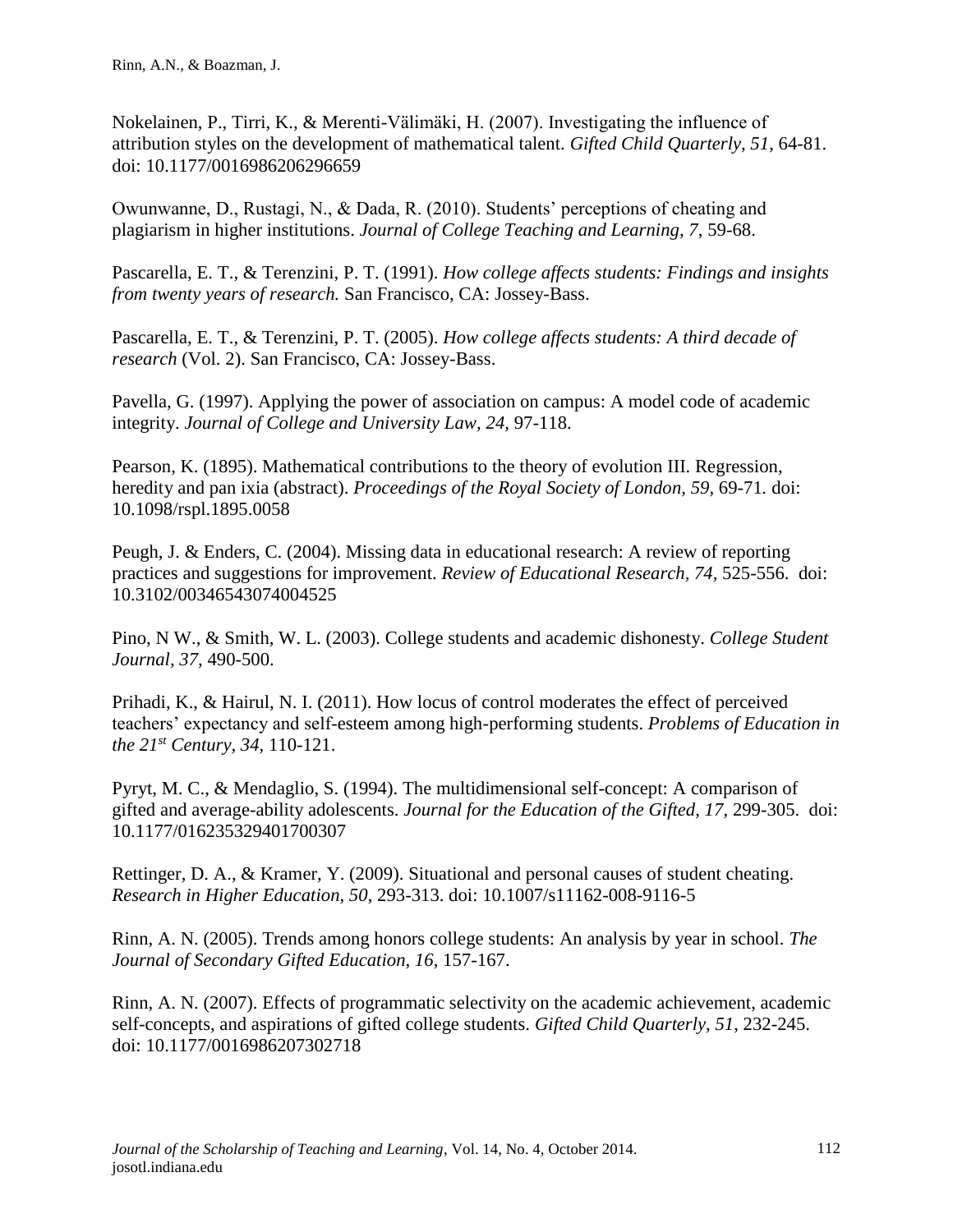Rinn, A. N., & Cunningham, L. G. (2008). Using self-concept instruments with high ability college students: Reliability and validity evidence. *Gifted Child Quarterly, 52*, 232-242. doi: 10.1177/0016986208319458

Rinn, A. N., Plucker, J. A., & Stocking, V. B. (2010). Fostering gifted students' affective development: A look at the impact of academic self-concept. *Teaching Exceptional Children, 6*, 2-13.

Rotter, J. B. (1954). *Social learning and clinical psychology.* Englewood Cliffs, NJ: Prentice-Hall. doi: 10.1037/10788-000

Rotter, J. B. (1966). Generalized expectancies for internal versus external control of reinforcement. *Psychological Monographs, 80*, 1-28. doi: 10.1037/h0092976

Rotter, J. B. (1975). Some problems and misconceptions related to the construct of internal versus external control of reinforcement. *Journal of Counseling and Clinical Psychology, 43*, 56- 67. doi: 10.1037/h0076301

Scheers, N. J., & Dayton, M. (1987). Improved estimation of academic cheating behavior using the randomized response technique. *Research in Higher Education, 26*, 61-69. doi: 10.1007/BF00991933

Schunk, D. H. (1991). Self-efficacy and academic motivation. *Educational Psychologist, 26*, 207-231. doi: 10.1080/00461520.1991.9653133

Shavelson, R. J., Hubner, J. J., & Stanton, G. C. (1976). Validation of construct interpretations. *Review of Educational Research, 46*, 407-441. doi: 10.3102/00346543046003407

Siegle, D., & Reis, S. M. (1998). Gender differences in teacher and student perceptions of students' ability and effort. *Gifted Child Quarterly, 42*, 39-47. Doi: 10.1177/001698629804200105

Siegle, D., Rubenstein, L. D., Pollard, E., & Romey, E. (2010). Exploring the relationship of college freshmen honors students' effort and ability attribution, interest, and implicit theory of intelligence with perceived ability. *Gifted Child Quarterly, 54*, 92-101. doi: 10.1177/0016986209355975

Sierra, J. J., & Hyman, M. R. (2006). A dual-process model of cheating intentions. *Journal of Marketing Education, 28,* 193-204. doi: 10.1177/0273475306291464

Singhal, A. C. (1982). Factors in students' dishonesty. *Psychological Reports, 51*, 775-780. doi: 10.2466/pr0.1982.51.3.775